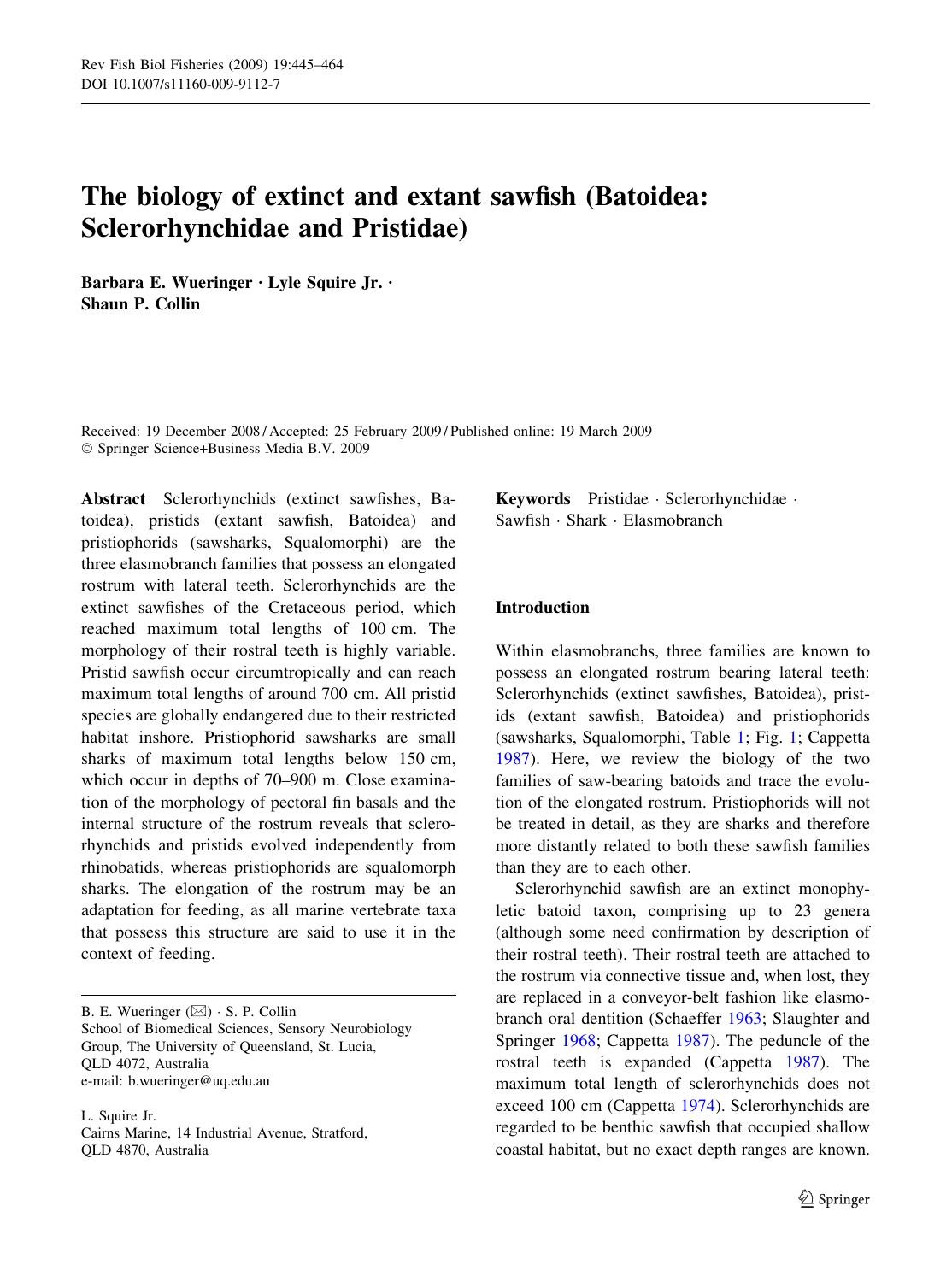| Cappetta (1987)                         |  |  |  |  |  |  |
|-----------------------------------------|--|--|--|--|--|--|
| Class: Chondrichthyes                   |  |  |  |  |  |  |
| Subclass: Elasmobranchii Bonaparte 1838 |  |  |  |  |  |  |
| Cohort: Euselachii (Hay 1902)           |  |  |  |  |  |  |
| Superorder: Squalomorphii               |  |  |  |  |  |  |
| Order: Pristiophoriphormes              |  |  |  |  |  |  |
| Fam.: Pristiophoridae                   |  |  |  |  |  |  |
| Superorder: Batomorphii                 |  |  |  |  |  |  |
| Order: Rajiformes                       |  |  |  |  |  |  |
| Suborder: Sclerorhynchoidei †           |  |  |  |  |  |  |
| Fam.: Sclerorhynchidae                  |  |  |  |  |  |  |
| Suborder: Pristoidei                    |  |  |  |  |  |  |
| Fam.: <i>Pristidae</i>                  |  |  |  |  |  |  |

<span id="page-1-0"></span>Table 1 Systematics of saw-bearing elasmobranchs after

Taxa that will be presented in depth in the present publication are listed in Italic

Since Cappetta summarized sclerorhynchids in 1987 (Cappetta [1987\)](#page-16-0), the number of described genera has almost doubled, with ten more genera being added to this family.

Pristid sawfish possess rostral teeth that grow continuously from the base and are attached to the rostrum via alveoli (Slaughter and Springer [1968](#page-18-0); Compagno and Last [1999\)](#page-16-0). The peduncle is not expanded and the dentine cap is easily worn off (Slaughter and Springer [1968\)](#page-18-0). The maximum total length reported for pristids is around 700 cm (Last and Stevens [1994b\)](#page-17-0). They occur inshore, in freshwater and in marine environments to a maximum depth of 122 m (McEachran and de Cavarlho [2002;](#page-17-0) Simpfendorfer [2006](#page-18-0)).

We aim to review pristid species as this family is one of the most problematic elasmobranch families with regards to their systematics (Ishihara et al. [1991b;](#page-17-0) van Oijen et al. [2007](#page-18-0); Wiley et al. [2008](#page-18-0)). The FAO currently recognizes two species in the Atlantic (Pristis pristis and P. pectinata) and five species in the Western Central Pacific (P. pectinata, P. clavata, P. microdon, P. zijsron and Anoxypristis cuspidata; Compagno and Last [1999;](#page-16-0) McEachran and de Cavarlho [2002](#page-17-0)). The problems associated with the systematics of sawfish may only be solved with genetic analyses, as some species may be morphologically identical. Historically, species descriptions of pristids based on isolated body parts have caused confusion and often misidentification, i.e. Pristis zijsron Bleeker 1851 was described solely on the basis of its rostrum, Pristis dubius Bleeker 1852 was described solely on the basis of its caudal fin, and Pristis leichardti Whitley 1945 was described only

Fig. 1 Comparison of the morphology of a sclerorhynchid (a), a pristid (b) and a pristiophorid (c). Libanopristis hiram is redrawn after a specimen in the Milano Museo storia naturale. Pristiophorus cirratus redrawn after Compagno et al. ([2005\)](#page-16-0)

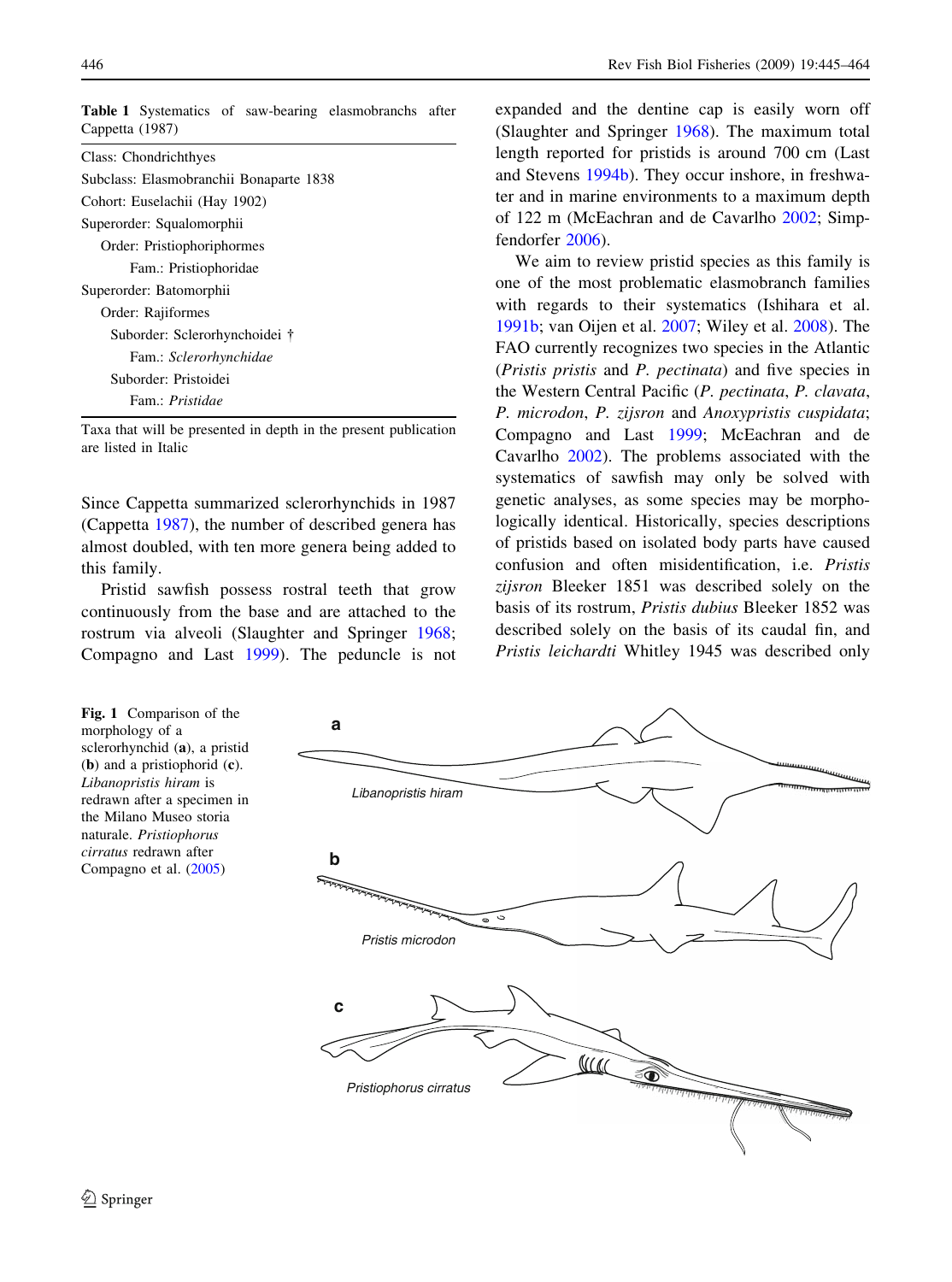from a single photograph (Thorburn et al. [2003](#page-18-0)). Interestingly, the cartilaginous lining of a pristid rostral canal was misinterpreted and identified as the echinoderm Myriosteon higginsi (Gray [1864\)](#page-16-0) was described (Norman and Fraser [1938\)](#page-17-0).

Pristiophorid sawsharks have laterally positioned gills and numerous, irregularly positioned mediumsized teeth lying between large rostral teeth (Slaughter and Springer [1968;](#page-18-0) Compagno and Last [1999](#page-16-0)). The rostral teeth of sawsharks do not grow in length but are replaced periodically after damage or loss (Slaughter and Springer [1968;](#page-18-0) Compagno and Last [1999\)](#page-16-0). All species of sawshark also possess a pair of long, tape-like barbels situated ventrally on the snout in front of the nostrils (Compagno et al. [2005](#page-16-0)). The maximum total length for any species of sawshark does not exceed 150 cm (Compagno et al. [2005\)](#page-16-0). Of the nine species of sawshark four occur in the upper layer of the photic zone (i.e. Pliotrema warreni, Pristiophorus cirratus, Pristiophorus japonicus, Pristiophorus nudipinnis) down to a depth of several hundred meters. All other species of sawsharks occur between depths of 100–900 m (Compagno et al. [2005\)](#page-16-0).

The present review was undertaken with the aim to compile detailed information about all of the extant species of pristid sawfish and their fossil history, including sclerorhynchids who may have evolved from a common ancestor. This information may shed light on their difficult systematics and provide a concise summary for everyone working with these animals. This review is the first to bring together literature on all recent species of sawfish. Moreover, the evolution of the elongated rostrum will be discussed.

# Phylogeny of saw-bearing batoids (Pristidae and Sclerorhynchidae) with notes on pristiophorids

Chondrichthyes, or cartilaginous fishes, are grouped into Holocephali (chimeras) and Elasmobranchii (sharks, skates and rays). The Neoselachii are an elasmobranch sub-cohort that comprises all modern sharks and rays. They first emerged in the upper Permian, around 250 million yeas ago (Westheide and Rieger [2004](#page-18-0)). Traditionally, they are divided into two super-orders, the Galea (true sharks) and Squalea (sharks and rays; Westheide and Rieger [2004](#page-18-0)). This classification is based on the idea that batoids evolved from squalean sharks (Shirai [1996\)](#page-18-0). The squaleans include, amongst others, the two extant saw-bearing families of elasmobranchs, pristiophorids and pristids (Westheide and Rieger [2004\)](#page-18-0). However, Compagno [\(1977](#page-16-0)) divided the Neoselachii into four super-orders, the squalomorph sharks, galeomorph sharks, squatinomorph sharks and batoid rays and suggested that all four super-orders were derived independently.

The analysis of morphological characters alone cannot resolve the position of benthic members of the Neoselachii that possess a dorso-ventrally flattened body (i.e. pristids, rhinobatids, pristiophorids, squatinoids; Maisey et al. [2004\)](#page-17-0). Therefore, Maisey et al. [\(2004](#page-17-0)) combined morphological data from Shirai [\(1996](#page-18-0)) with a phylogenetic tree based on molecular examination of the RAG-1 gene, a gene that evolves slowly and therefore shows little deviation across taxa. However, this strategy did not resolve, unequivocally, the position of batoids within the neoselachian tree. Molecular data do support the hypothesis that morphological similarities between taxa are a result of adaptations to a benthic lifestyle and therefore can be attributed to convergent evolution (Maisey et al. [2004\)](#page-17-0). This theory is strengthened by the analysis of mitochondrial genes, which suggests that batoids are a sister group to both galean and squalean sharks (Douady et al. [2003](#page-16-0)). Interestingly, the first appearance of elasmobranch families in the fossil records is remarkably similar to their appearance in the RAG-1 phylogenetic tree, whereas the morphological tree differs from fossil records by 50–80 million years (Maisey et al. [2004\)](#page-17-0).

Within extant batoids, phylogenetic relationships become even more complicated. Both morphological and molecular studies agree that torpediniforms represent a sister group to all other batoids (McEachran et al. [1996](#page-17-0); Rocco et al. [2007](#page-17-0)), but there is currently no consensus on the position of pristids, since analyses have been based on different morphological characters and have yielded different relationships (McEachran et al. [1996](#page-17-0)). Compagno [\(1977](#page-16-0)) places pristiforms as a sister group to rajiforms and mylobatiforms, whereas Nishida [\(1990\)](#page-17-0) and Maisey [\(1984](#page-17-0)) place pristiforms as a sister group to all other batoids. Since molecular studies on elasmobranch systematics rarely include pristids and/or rhinobatids (Douady et al. [2003](#page-16-0); Winchell et al. [2004](#page-19-0); Rocco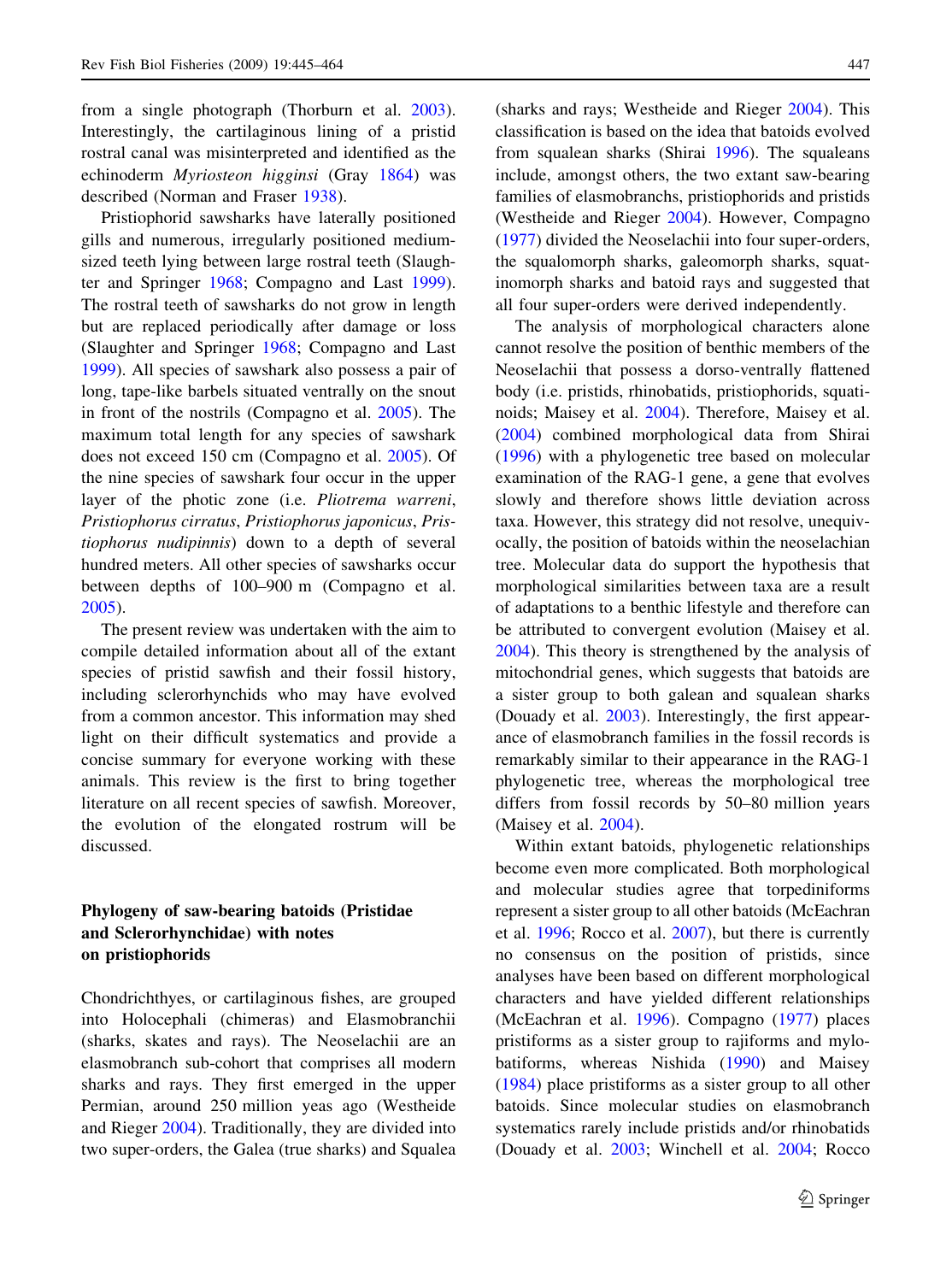et al. [2007](#page-17-0)) it may be some time before there is a resolution of their systematic position.

Various morphological characteristics of sclerorhynchid and pristid sawfish and rhinobatid shovelnose rays indicate that both families of sawfish evolved from shovelnose rays (Schaeffer [1963](#page-17-0); Cappetta [1974\)](#page-16-0). This contention is strengthened by the fact that rhinobatids appeared first in the fossil record during the Lias stage of the lower Jurassic (Fig. [2](#page-4-0); Cappetta [1987\)](#page-16-0). The morphology of the pectoral fin in these three taxa provides a specific insight into their phylogenetic interrelationship: the pectoral basals of pristids morphologically resemble those of rhinobatids, whereas in Sclerorhynchus atavus and other sclerorhynchids, all three elements are enlarged, and the pro- and mesoptrygium carry most fin radials (Fig. [3;](#page-5-0) Cappetta [1974](#page-16-0); Kriwet [2004](#page-17-0)). This, together with the relatively specialized oral teeth found in sclerorhynchids compared to the unspecialized oral teeth of pristids and rhinobatids, lead Cappetta [\(1974](#page-16-0)) to conclude that pristids did not evolve from sclerorhynchids, but evolved independently from rhinobatids. If pristids evolved from sclerorhynchids, their basals, which resemble those of rhinobatids, would have been secondarily reduced, which is improbable (Cappetta [1974\)](#page-16-0). Therefore, we suggest that the elongated rostrum bearing lateral teeth evolved independently at least three times within elasmobranchs, e.g. in pristiophorids, sclerorhynchids and pristids.

The internal anatomy of the rostrum can also be used to establish the phylogeny of saw-bearing elasmobranchs. Batoid rostra generally possess only one medial canal, which represents the rostral process of the brain cavity (Hoffmann [1912](#page-17-0)). In pristids, this median canal is filled with loose connective tissue until the distal third of the rostrum, which is filled with hyaline cartilage (Hoffmann [1912\)](#page-17-0). Pristis spp. possess one additional canal pair lateral to the medial canal, which contains ophthalmic and buccal nerves and the rostral artery (Fig. [4](#page-6-0); Hoffmann [1912](#page-17-0)). Hoffmann [\(1912](#page-17-0)) explains that a second lateral canal pair described in Pristis spp. is either the erroneous interpretation of a rostral tooth alveolus or a dried hyaline mass located between two alveoli. However, Anoxypristis cuspidata possesses a second paired lateral canal, which contains the canals of ampullae of Lorenzini (which are part of the electroreceptive system) located within both the buccal and ophthalmic groups of ampullae (Fig. [4](#page-6-0); Hoffmann [1912\)](#page-17-0). In Pristis spp. the ampullary canals are located outside the cartilage and are surrounded by connective tissue (Hoffmann [1912](#page-17-0)).

In sclerorhynchids and pristiophorids, the rostral cartilage contains only one medial unpaired canal (Fig. [4](#page-6-0); Hoffmann [1912](#page-17-0); Cappetta [1987;](#page-16-0) Werner [1989;](#page-18-0) Kirkland and Aguillon-Martinez [2002\)](#page-17-0). The superficial ophthalmic nerve is located in a paired dorsal groove, whereas the bucco-pharyngeal nerve is located in a paired ventral groove. In sclerorhynchids, these grooves are covered with wood-like cartilage (Cappetta [1987;](#page-16-0) Werner [1989](#page-18-0); Kirkland and Aguillon-Martinez [2002\)](#page-17-0), whereas in pristiophorids they are surrounded by connective tissue (Hoffmann [1912;](#page-17-0) Kirkland and Aguillon-Martinez [2002\)](#page-17-0). The exposed nerve tracts in the rostrum of sclerorhynchids and pristiophorids may represent a case of convergent evolution (Cappetta [1987](#page-16-0); Kirkland and Aguillon-Martinez [2002\)](#page-17-0). However, as sclerorhynchids and pristids are also not directly related but indirectly related through rhinobatids, similarities in their rostra may also be considered convergent (Kirkland and Aguillon-Martinez [2002](#page-17-0)).

Hoffmann ([1912\)](#page-17-0) found the hyaline mass within the medial canal to be short in Rhinobatus sp. and therefore concluded that this part should similarly be elongated in pristids. Cross sections of the rostra in two rhinobatids, Aptychotrema rostrata and Rhinobatos typus (Fig. [4;](#page-6-0) B. Wueringer, unpublished data) reveal that in A. rostrata the ophthalmic and buccal nerves and the rostral artery all run embedded in dense connective tissue alongside the rostral cartilages. In R. typus, however, these nerves and the artery run embedded in dense connective tissue outside the cartilage in the posterior portion of the rostrum, but are surrounded by prismatic cartilage in the anterior portion of the rostrum. Based on this evidence, one may suggest two different scenarios as to the evolution of the rostrum, which are not necessarily mutually exclusive:

1. In primitive rhinobatids, rostral nerve tracts run alongside the rostral cartilage, which is similar to the condition in sclerorhynchids. Therefore, it can be concluded that sclerorhynchids evolved from primitive rhinobatids, whereas pristids, whose rostral nerves are encased in rostral cartilage, evolved from advanced rhinobatids,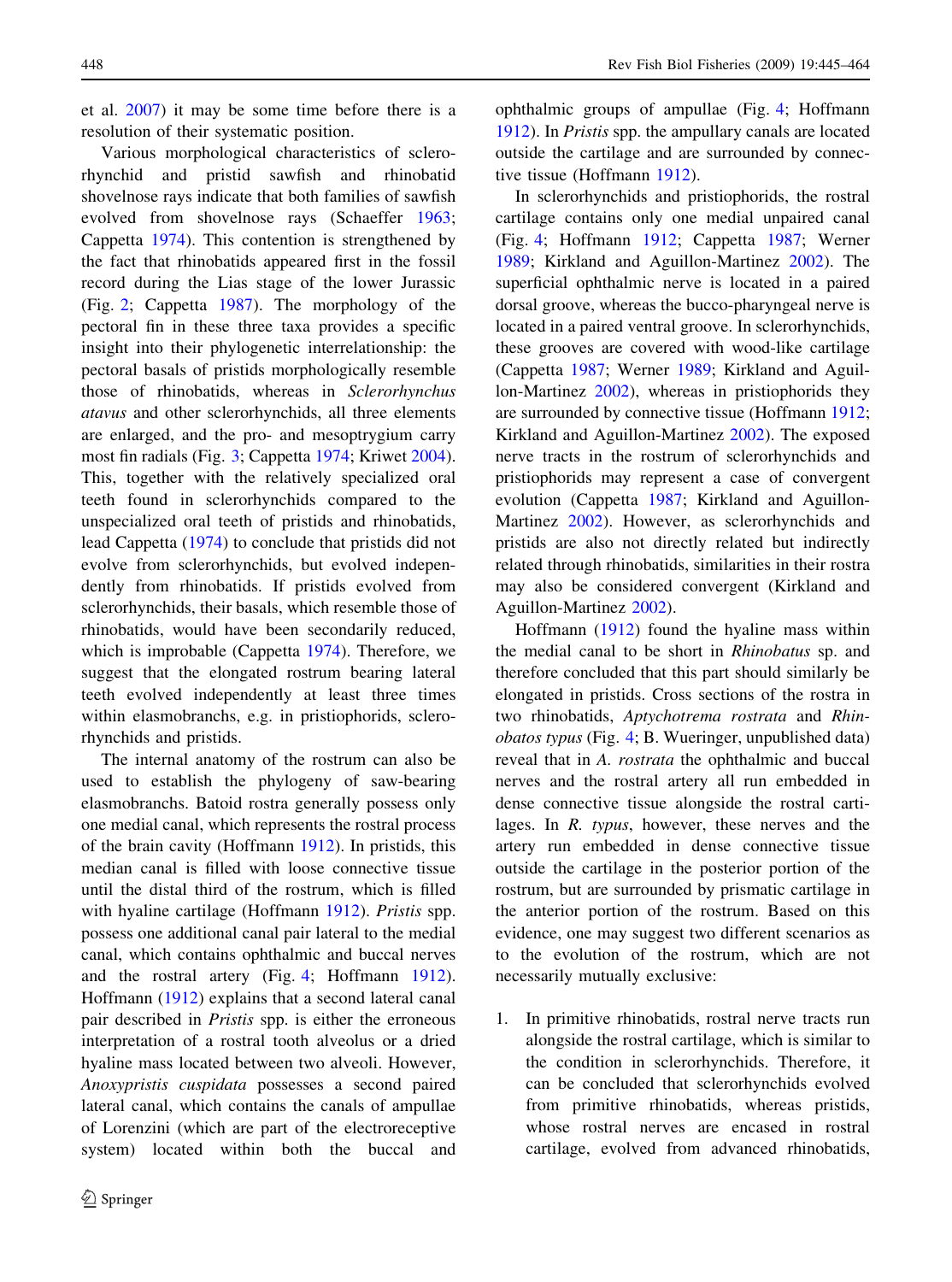<span id="page-4-0"></span>

| Phanerozoic                                                                                                                                                                                                                                                                                                                                                                                                                                                                                                                                                                                                                                                                                                                                                                                                                                                                                                                                                                                                                                                                                                                                                                                                                                                                                                                                                                                     |                                                            |                                                     |                |                                          |                |                    |                      | Eon                  |                   |                |                        |                   |                 |                  |                  |                  |                      |                     |                  |                  |               |                  |                |                    |             |          |              |
|-------------------------------------------------------------------------------------------------------------------------------------------------------------------------------------------------------------------------------------------------------------------------------------------------------------------------------------------------------------------------------------------------------------------------------------------------------------------------------------------------------------------------------------------------------------------------------------------------------------------------------------------------------------------------------------------------------------------------------------------------------------------------------------------------------------------------------------------------------------------------------------------------------------------------------------------------------------------------------------------------------------------------------------------------------------------------------------------------------------------------------------------------------------------------------------------------------------------------------------------------------------------------------------------------------------------------------------------------------------------------------------------------|------------------------------------------------------------|-----------------------------------------------------|----------------|------------------------------------------|----------------|--------------------|----------------------|----------------------|-------------------|----------------|------------------------|-------------------|-----------------|------------------|------------------|------------------|----------------------|---------------------|------------------|------------------|---------------|------------------|----------------|--------------------|-------------|----------|--------------|
| Paleozoic                                                                                                                                                                                                                                                                                                                                                                                                                                                                                                                                                                                                                                                                                                                                                                                                                                                                                                                                                                                                                                                                                                                                                                                                                                                                                                                                                                                       |                                                            |                                                     |                |                                          |                | Mesozoic           |                      |                      |                   |                |                        |                   |                 |                  |                  | Cenozoic (65.5)  |                      |                     |                  |                  |               |                  | Aera           |                    |             |          |              |
| Carboniferous<br>(358)                                                                                                                                                                                                                                                                                                                                                                                                                                                                                                                                                                                                                                                                                                                                                                                                                                                                                                                                                                                                                                                                                                                                                                                                                                                                                                                                                                          | Permian<br>(962)                                           | Hexanchus <sup>1</sup><br>Jurassic<br>Triassic      |                |                                          |                | Cretaceous         |                      |                      |                   |                |                        |                   |                 |                  | Paleogene        |                  |                      |                     |                  | Neogene<br>(1.8) |               |                  | Quarternary    | System<br>(Period) |             |          |              |
| upper Carboniferous<br>lower Carboniferous<br>(Squatinacida (ray-<br>like, relation to<br>unknown) <sup>1</sup><br>other taxa                                                                                                                                                                                                                                                                                                                                                                                                                                                                                                                                                                                                                                                                                                                                                                                                                                                                                                                                                                                                                                                                                                                                                                                                                                                                   | upper Permian<br>lower Permian<br>Neoselachii <sup>1</sup> | middle Triassic<br>upper Triassic<br>lower Triassic | lower Jurassic | middle Jurassic<br>Squatina <sup>1</sup> | upper Jurassic |                    |                      | Rajidae <sup>1</sup> | lower Cretaceous  |                |                        |                   |                 | upper Cretaceous |                  |                  |                      |                     | Paleocene        |                  | Eocene (55.8) | Oligocene (33.9) | Miocene (23.0) | Pliocene (5.3)     | Pleistocene | Holocene | Series Epoch |
|                                                                                                                                                                                                                                                                                                                                                                                                                                                                                                                                                                                                                                                                                                                                                                                                                                                                                                                                                                                                                                                                                                                                                                                                                                                                                                                                                                                                 |                                                            | (245.9)<br>228.7<br>(251)                           | (9.661)        | (175.6)                                  |                | Berriasian (145.5) | Valan ginian (140.2) | Hauterivian (133.9)  | Barremian (130.0) | Aptian (125.0) | <u> Albian (112.0)</u> | Cenomanian (99.6) | Turonian (93.6) | Coniacian (88.6) | Santonian (85.8) | Campanian (83.5) | Maastrichtian (70.6) | Danian (65.5)       | Selandian (61.1) | Thametian (58.7) |               |                  |                |                    |             |          | Stage Age    |
| (161.2)<br>Rhinobatidae <sup>3,11</sup><br>Rhynchobatus sp. (Rhynchobatidae) <sup>3</sup><br>Sclerorhynchoidei <sup>11</sup><br>Onchopristis sp. (Sclerorhynchidae, 3 sp) <sup>3</sup><br>Celti pristis herreroi (Sclerorhynchidae) <sup>4,/</sup><br>Libanoprisits hiram (Sclerorhynchidae) <sup>3</sup><br>Marckgrafia libyca (Sclerorhynchidae) <sup>3</sup><br>Baharipristis bastetiae (Sclerorhynchidae) <sup>4,5</sup><br>Kiestus texana (Sclerorhynchidae) <sup>4,8</sup><br>Micropristis solomonis (Sclerorhynchidae) <sup>3</sup><br>Onchosaurus sp. (Sclerorhynchidae 2sp) <sup>3</sup><br>Sclerorhynchus sp (Sclerorhynchidae, 2 sp) <sup>3</sup><br><i>Ischyrhiza sp.</i> (Sclerorhynchidae, 5 sp) <sup>3</sup><br>Boroddinopristis schwimmeri<br>Ankistrorhynchus sp. (Sclerorhynchidae, 2 sp) <sup>3</sup><br>Plicatopristis strougoi (Sclerorhynchidae) <sup>4,9</sup><br>Ganopristis sp. (Sclerorhynchidae) <sup>3</sup><br>Ctenopristis nougareti (Sclerorhynchidae) <sup>3</sup><br>Schizorhiza stromeri (Sclerorhynchidae) <sup>3</sup><br>Pucapristis branisi (Sclerorhynchidae) <sup>3</sup><br>Dalpiazia stromeri (Sclerorhynchidae) <sup>3</sup><br>Biropristis landbecki (Sclerorhynchidae) <sup>4</sup><br>Peyeria lybica (Pristidae) <sup>5</sup><br>Pristis (Pristidae, 8 sp +4 recent) <sup>2,3,10</sup><br>Propristis schweinfurthii (Pristidae) <sup>2,3,10</sup> |                                                            |                                                     |                |                                          |                |                    |                      |                      |                   |                |                        |                   |                 |                  |                  |                  |                      | C-P mass extinction |                  |                  |               |                  |                |                    |             |          |              |

Fig. 2 Stratigraphic occurences of rhinobatids and all genera of sclerorhynchid and pristid sawfish. Exponents indicate the following sources: <sup>1</sup>Westheide and Rieger ([2004\)](#page-18-0), <sup>2</sup>Bourdon ([1999\)](#page-16-0), <sup>3</sup>Cappetta ([1987\)](#page-16-0), <sup>4</sup>Suarez and Cappetta [\(2004](#page-18-0)),

<sup>5</sup>Werner [\(1989](#page-18-0)), <sup>6</sup>Case ([1987](#page-16-0)), <sup>7</sup>Kriwet ([1999\)](#page-16-0), <sup>8</sup>Cappetta and Case (1999), <sup>9</sup>Cappetta ([1991\)](#page-16-0), <sup>10</sup>Kriwet and Benton [\(2004](#page-17-0)), <sup>11</sup>Underwood ([2006\)](#page-18-0). *Numbers in brackets* indicate the beginning of each period in million years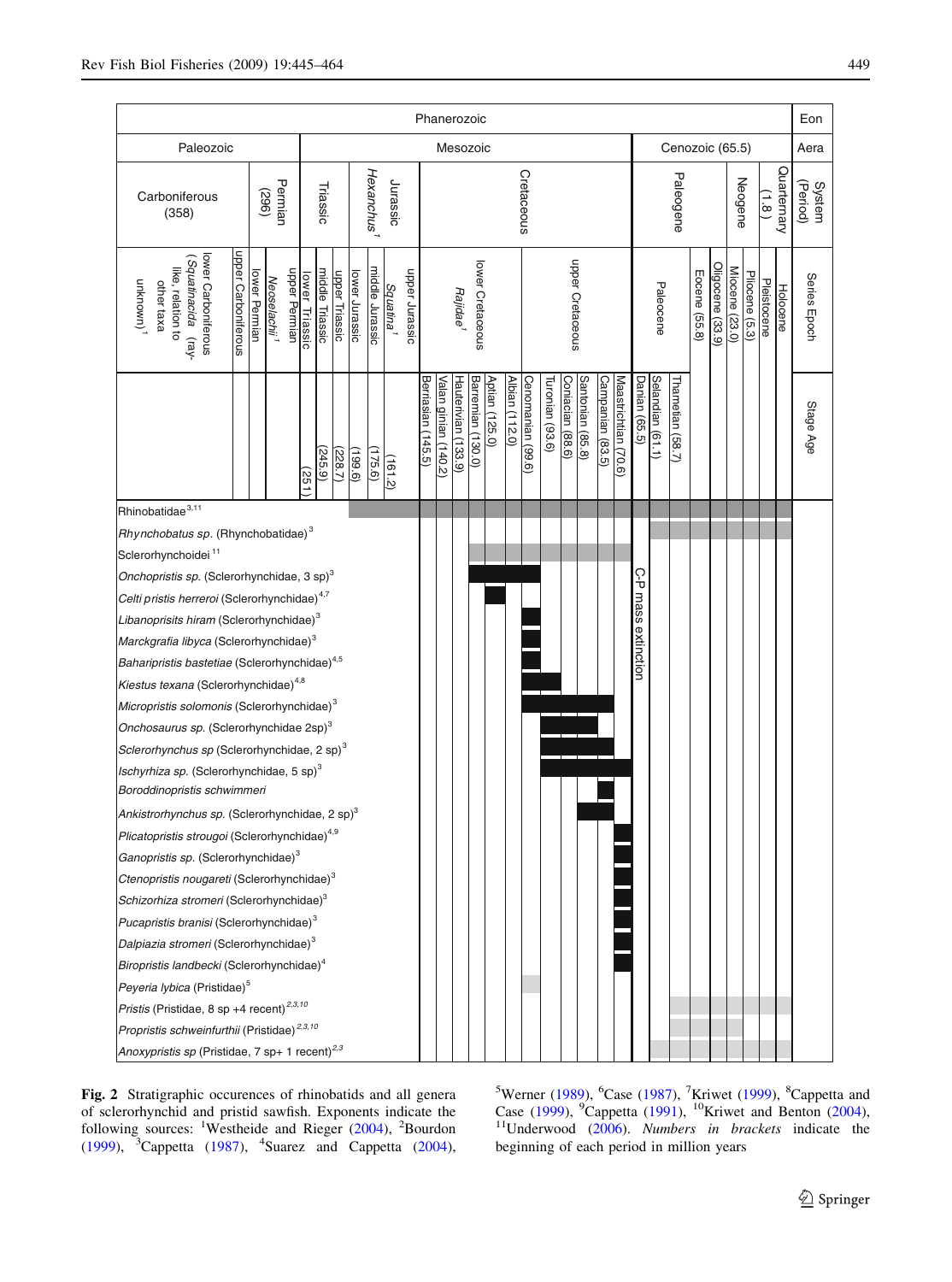<span id="page-5-0"></span>

Fig. 3 Schematic comparison of the pectoral basals of sclerorhynchids, rhinobatids and pristids, redrawn from Cappetta ([1974\)](#page-16-0), and Wueringer and Tibbetts ([2008\)](#page-19-0)

which show a similar morphology. However, it is unclear if A. rostrata represents a primitive rhinobatid and R. typus represents an advanced form.

2. Sclerorhynchids evolved a long rostrum by elongation of the basal part of the rostral cartilages. In both species of rhinobatids, the rostral nerves are exposed in the basal part of the rostrum, similar to the situation in sclerorhynchids. This arrangement may explain why sclerorhynchids possess such a strongly tapered rostrum with no marked transition between cephalon and rostrum. Pristids, on the other hand, may have evolved a long rostrum by the elongation of the anterior portion of the rostrum. All nerves are encased in cartilage and there is a clear transition between cephalon and rostrum.

# Feeding behaviour and the elongated rostrum

Throughout the animal kingdom, a handful of aquatic taxa have evolved an elongated rostrum (Table [2](#page-7-0)).

This adaptation is found in members of the Chondrichthyes, Chondrostei and Teleostomi and its function is assumed to be related to feeding, e.g. the paddlefish, Polyodon spathula, possesses a large number of electroreceptors distributed over the dorsal and ventral surfaces of the rostrum, which it uses to search for planktonic prey in the water column (Wilkens and Hofmann [2005\)](#page-18-0). Moreover, juvenile paddlefish under 20 cm in total length, that have not yet developed their filter feeding apparatus, use electroreception to capture individual plankton (Wilkens et al. [2001](#page-18-0)). It is assumed that all pristid and pristiophorid elasmobranchs use their elongated rostrum for stunning prey and searching through the substrate, but to date this has only been verified in one individual of P. pectinata (Breder [1952\)](#page-16-0). Some istiophorids and one species of xiphiid impale their prey with their sword and also use headshakes during prey manipulation (Scott and Tibbo [1968;](#page-18-0) Shimose et al. [2007\)](#page-18-0).

Speciation can occur when external ecological pressures change and new niches are created. Random mutations can increase the likelihood of some individuals of a population adopting a new niche and adapting successfully to finally reproduce. Initial elongation of the rostrum, and the simultaneous strengthening of the lateral edges by an increase in the size of the dermal denticles could have allowed the ancestors of extant sawfish to manipulate larger but also more agile prey. Further elongation of the rostrum would have expanded their prey selection, enabling them to hunt faster and more agile prey by stunning them with lateral swipes of the rostrum.

Schaeffer [\(1963](#page-17-0)) considers the adaptive significance of an elongated rostrum in pristids is for mud grubbing, and believes that the enlargement of dermal denticles and the formation of rostral teeth is a secondary adaptation for slashing prey. However, the rhinobatid Rhinobatus lengtinosus presses both its rostrum and pectoral fins against the substrate during the final stages of prey manipulation to immobilize prey (Wilga and Motta [1998\)](#page-18-0) and Pristis microdon shows similar behaviours, using both the rostral part of the head and the rostrum to pin prey onto the substrate (B. Wueringer, unpublished data). By using the rostrum to immobilize prey, the sawfish has a distinct advantage over the shovelnose ray, as it can use its pectorals more freely to reposition itself over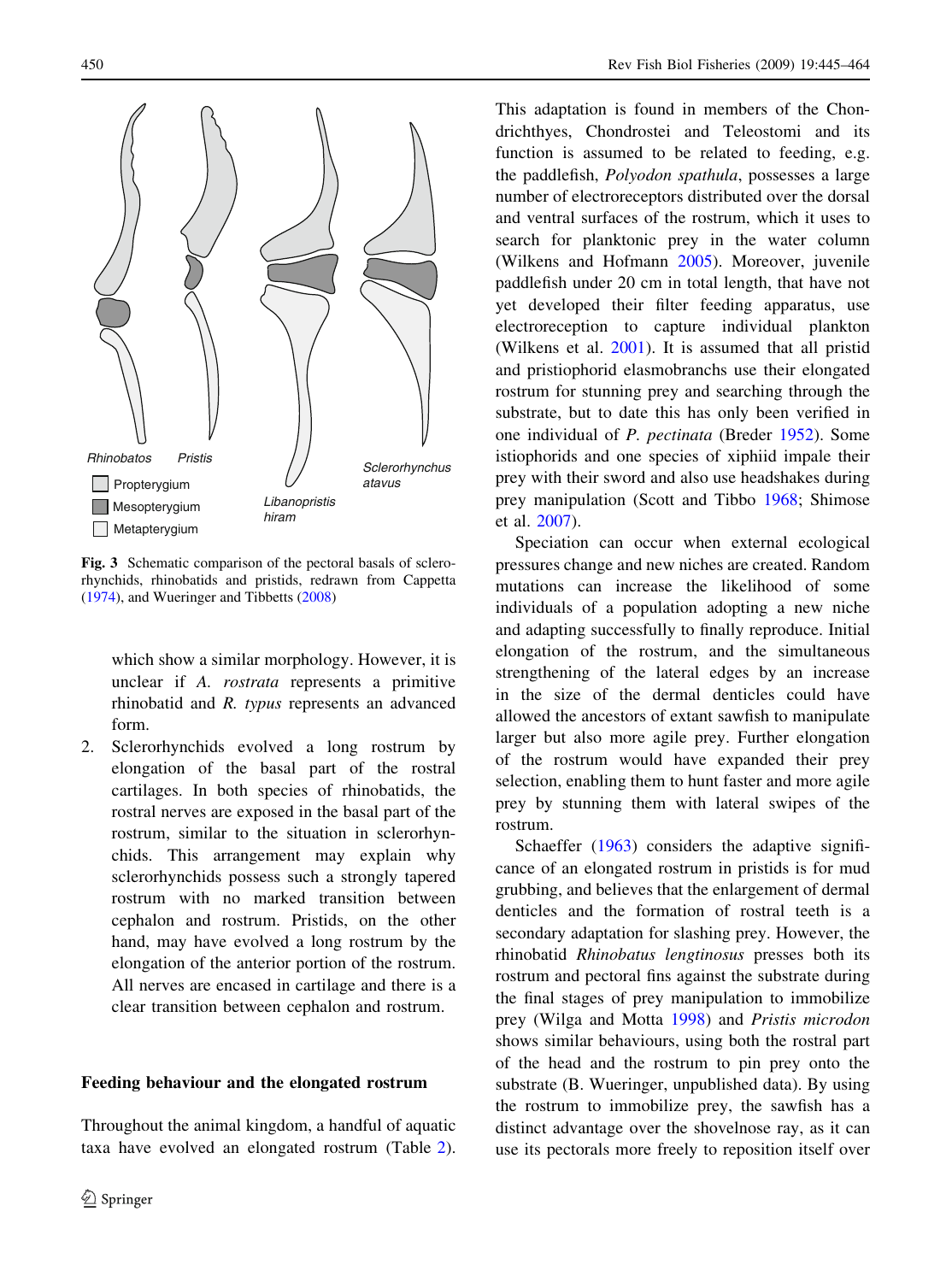<span id="page-6-0"></span>

Fig. 4 Comparison of the internal anatomy of the rostrum of different genera of sclerorhynchids, pristids and rhinobatids. Redrawn from photographs and schematic drawings from Hoffmann [\(1912](#page-17-0)), Cappetta [\(1987](#page-16-0)), and Kirkland and Aguillon-Martinez [\(2002](#page-17-0))

the prey. Therefore, we believe that the elongated rostrum initially evolved not to aid in mud grubbing, but to aid in prey immobilisation. The morphology of pristid rostral teeth additionally shows a high adaptation for immobilisation of fast prey in the water column. As pristid rostral teeth grow continuously from the base, their weight is minimal. Sclerorhynchids, on the other hand, which replaced their rostral teeth regularly and therefore carried the additional weight of dormant teeth on the rostrum might not have been well adapted to hunt agile prey in the water column or move their rostrum rapidly.

However, the expansion of the rostrum also allows the simultaneous expansion of sensory sampling by receptors such as the ampullae of Lorenzini of the electroreception system and the neuromasts of the lateral line system along the saw, thereby increasing the electric and hydrodynamic ranges, respectively, in a way similar to what has been described for the cephalofoil in sphyrnid hammerhead sharks (Kajiura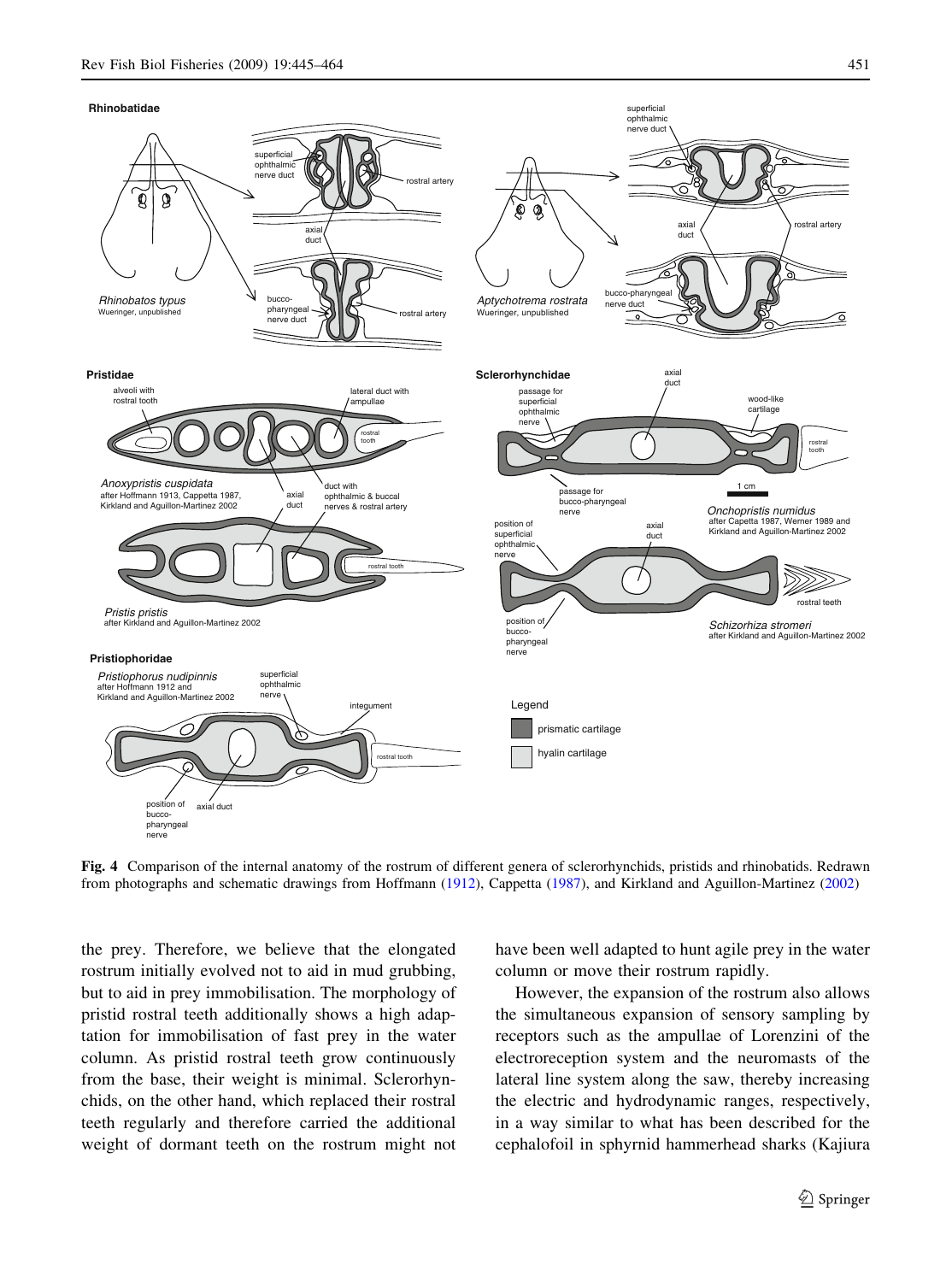| Family, order                                     | <b>Species</b>                                                  | Feeding behaviour                                                                                            | Habitat                                          | Max. TL<br>(cm) |
|---------------------------------------------------|-----------------------------------------------------------------|--------------------------------------------------------------------------------------------------------------|--------------------------------------------------|-----------------|
| Polyodontidae,<br>Acipenseriformes                | Polyodon spathula,<br>Paddlefish                                | Filter-feeder                                                                                                | Endemic to North America.<br>freshwater          | 221             |
|                                                   | Psephurus gladius,<br>Chinese Paddlefish                        | Piscivorous predator                                                                                         | Endemic to China, freshwater                     | 130             |
| Pristiophoridae,<br>Pristiophoriformes            | 9 Species in 2 genera,<br><i>Pliotrema</i> and<br>Pristiophorus | Possibly stun prey with saw, and<br>search in substrate for demersal<br>prey (Schaeffer 1963)                | Demersal, marine                                 | $80 - 150$      |
| Istiophoridae,<br>Perciformes                     | 11 Species in 3 genera<br>of billfish                           | Impale prey and shake head<br>(Shimose et al. 2007)                                                          | Marine                                           | 500             |
| Xiphiidae, Perciformes                            | Monospecific, Xiphias<br>gladius                                | Slash at prey, impale it behind<br>head (Scott and Tibbo 1968)                                               | Marine, circumglobal                             | 450             |
| Pristidae, Pristiformes<br>4–7 Species of sawfish |                                                                 | Piscivorous, only <i>Pristis pectinata</i><br>known to stun prey with lateral<br>swipes of saw (Breder 1952) | Marine, brackish and<br>freshwater, circumglobal | 700             |

<span id="page-7-0"></span>Table 2 Extant taxa of aquatic vertebrates bearing elongated rostra and an inferior mouth showing their feeding behaviour and habitat

Systematics after Froese and Pauly [\(2008\)](#page-16-0)

[2000;](#page-17-0) Kajiura and Holland [2002](#page-17-0)). This notion of sensory optimization is supported by the exceptional density of ampullae of Lorenzini located in the rostrum of extant rhinobatid shovelnose rays such as A. rostrata and R. typus (Wueringer and Tibbetts [2008\)](#page-19-0), which can be interpreted as an evolutionary stage preceding the expansion of the rostrum. Both sensory systems are used in prey manipulation, which may be especially useful in both murky/turbid environments and low light conditions.

#### Use of the elongated rostrum for self-defence

As sclerorhynchids were small benthic rays with unspecialized teeth and a weak tail (for more details see next section), the elongation of the rostrum could have been used for self-defence against larger predators. Extant pristids produce lateral swipes of the rostrum that are presumably used in self-defence (Norman and Fraser [1938](#page-17-0); Breder [1952](#page-16-0); Martin [2005\)](#page-17-0), although Irvine [\(1947](#page-17-0)) and Norman and Fraser [\(1938](#page-17-0)) also reported that sawfish use their saw to cut pieces out of large prey. Attacks on whales by sawfish are regarded to be without foundation (Norman and Fraser [1938;](#page-17-0) Breder [1952\)](#page-16-0), although Indian fishermen believe that sawfish kill dugongs (Lal Mohan [1986;](#page-17-0) Martin [2005](#page-17-0)). According to these fishermen, sawfish attack foraging dugongs that get too close, where the shadow of the dugong appears to trigger the attack (Lal Mohan [1986\)](#page-17-0). Sawfish are generally not considered harmful to humans, unless they are threatened, and apart from early anecdotal evidence of a sawfish cutting a human in two (Norman and Fraser [1938\)](#page-17-0) no other incidences are known. In Australia, at least four species of pristids coexist in habitats with estuarine crocodiles, Crocodylus porosus, which might pose a threat. We suspect that adult crocodiles feed on juvenile sawfish but no stomach content data is presently available.

## Description of the fossil record of sclerorhynchids

Sclerorhynchid sawfish are a monophyletic taxon that first occurred at the beginning of the Barremian stage of the lower cretaceous, around 130 million years ago and disappeared during the Maastrichtian at the end of the Cretaceous period, between 70.6 and 83.5 million years ago (Fig. [2;](#page-4-0) Cappetta [1987;](#page-16-0) Underwood [2006\)](#page-18-0). They peaked in species diversity during the Maastrichtian (Kriwet and Kussius [2001;](#page-17-0) Underwood [2006\)](#page-18-0). The transition from the Cretaceous to the Paleogene (formerly 'Triassic') was marked by a mass extinction event that resulted in the loss of  $76 \pm 5\%$  of all known species and  $84 \pm 5\%$  of all neoselachian species including sclerorhynchids (Kriwet and Benton [2004](#page-17-0)). Mesozoic occurrences of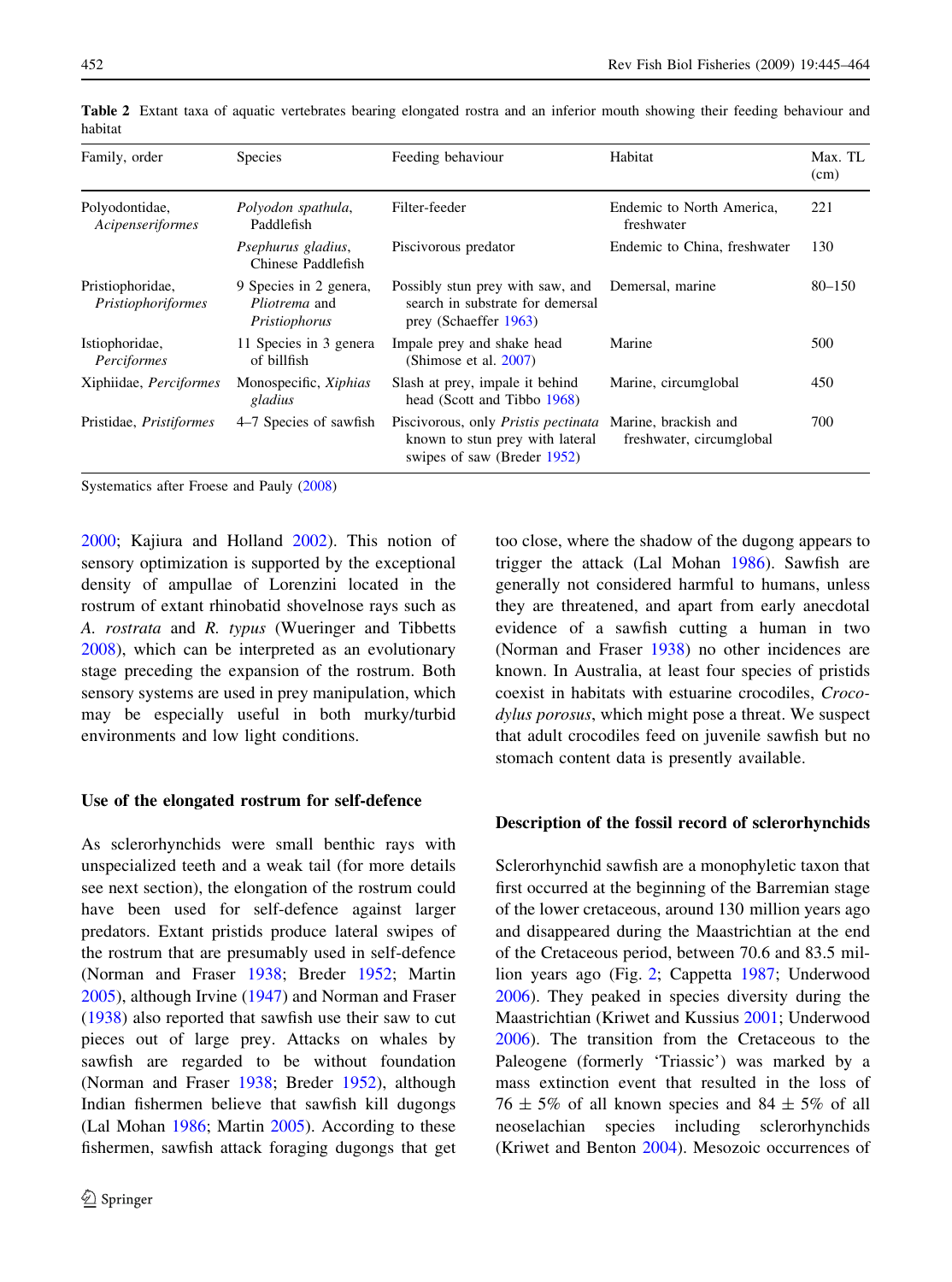sclerorhynchids are questionable and may represent fossils that were included in strata when they were reworked, and not when they were deposited (Kriwet and Benton [2004\)](#page-17-0).

The palaeobiogeographic distribution of sclerorhynchids is circumglobal, and the distribution centre and origin is thought to be located in the Tethys area of middle Europe (Kriwet and Kussius [2001](#page-17-0)). The remains of four genera are circumglobally distributed, i.e. Ischyrhiza, Onchopristis, Onchosaurus and Sclerorhynchus, while most other genera are known to have limited distribution ranges (Kriwet and Kussius [2001](#page-17-0)). The highest species diversity occurs in Africa, where most monospecific genera have been found (Kriwet and Kussius [2001](#page-17-0)).

The number of sclerorhynchid genera is unclear, as some genera are only known by their oral teeth, and could belong to either the rhinobatid or sclerorhynchid groups (e.g. Renpetia Werner 1989, Ptychotrygon Jaeckel 1894). Excluding uncertain genera, 40 species have been described from at least sixteen genera (Kriwet and Kussius [2001\)](#page-17-0) and can be subdivided into three further groups based on the dental histology of their rostral teeth (Cappetta [1987](#page-16-0) and see Table 3; Fig. [5\)](#page-9-0). The interrelationships within sclerorhynchids are not yet known, but Kriwet [\(2004](#page-17-0)) assumes that forms like Onchorhynchus, that possess a thick rostral blade, are less advanced.

Sclerorhynchids reached a maximal total length of 70–100 cm and possessed two dorsal fins positioned

more caudal on the tail than in pristids or rhinobatids, which is regarded to be an adaptation to a benthic lifestyle (Cappetta [1974\)](#page-16-0). Moreover, the transition between both the abdomen and the cephalic region and also between the cephalic region and the rostrum is not very pronounced in sclerorhynchids, contrary to the situation in pristids (Cappetta [1974\)](#page-16-0). In some species of sclerorhynchids, the rostral teeth extend anteriorly of the rostrum base, where they slowly transition into dermal denticles (Cappetta [1974](#page-16-0)).

The oral teeth of sclerorhynchids are arranged in diagonal rows, as in other batoids including rhinobatids and pristids (Kriwet [2004](#page-17-0)). In general, they are wider than long, with a labial protuberance of the tooth crown well detached from the labial contour (Kriwet [2004\)](#page-17-0). They possess a well-developed occlusal transverse crest that separates a narrow, reduced lingual face from the well-developed labial face (Kriwet [2004](#page-17-0)). The root extends below the crown in the occlusal view (Kriwet [2004\)](#page-17-0).

Rostral teeth of sclerorhynchids are regularly replaced, contrary to pristid teeth, which grow throughout life (Slaughter and Springer [1968\)](#page-18-0) and are kept short by regular abrasion on the substrate. As sclerorhynchid teeth show only minor signs of wear, Kriwet and Kussius [\(2001](#page-17-0)) question the use of the rostrum during foraging, strengthening their argument by suggesting that extant pristids do not use their rostrum during food gathering. However, an ongoing study of pristid foraging behaviour leads us

| Rostral tooth cap with a core<br>of osteodentine | Rostral tooth cap consisting<br>of orthodentine with a pulp cavity | Rostral teeth histology not known               |  |  |  |  |  |
|--------------------------------------------------|--------------------------------------------------------------------|-------------------------------------------------|--|--|--|--|--|
| <i>Onchosaurus</i> Gervais 1852                  | Ankistrorhynchus Casier 1964                                       | Rostral teeth unknown                           |  |  |  |  |  |
| Pucapristis Schaeffer 1963                       | Ctenopristis Arambourg 1940                                        | <i>Biropristis</i> Suarez and Cappetta 2004     |  |  |  |  |  |
| <i>Schizorhiza</i> Weiler 1930                   | Dalpiazia Checchia-Rispoli 1933                                    | Celtipristis Kriwet 1999                        |  |  |  |  |  |
|                                                  | <i>Ganopristis</i> Arambourg 1935                                  | <i>Kiestus</i> Cappetta and Case 1999           |  |  |  |  |  |
|                                                  | Ischyrhiza Leidy 1856                                              | Renpetia Werner 1989                            |  |  |  |  |  |
|                                                  | Libanopristis Cappetta 1980                                        | Ptychotrygon Jaeckel 1894                       |  |  |  |  |  |
|                                                  | <i>Marckgrafia</i> Weiler 1935                                     | <i>Ptychotrygonoides</i> Landemaine 1991        |  |  |  |  |  |
|                                                  | <i>Micropristis</i> Cappetta 1980                                  | Archingeayia Vullo, Cappetta and Neraudeau 2007 |  |  |  |  |  |
|                                                  | Onchopristis Stromer 1917                                          | Histology not studied                           |  |  |  |  |  |
|                                                  | Sclerorhynchus Woodward 1917                                       | <b>Baharipristis Werner 1989</b>                |  |  |  |  |  |
|                                                  |                                                                    | <i>Plicatopristis</i> Cappetta 1991             |  |  |  |  |  |
|                                                  |                                                                    | <i>Borodinopristis</i> Case 1987                |  |  |  |  |  |

Table 3 Sclerorhynchid genera known to date

Although following Schaeffer ([1963\)](#page-17-0), Cappetta ([1987\)](#page-16-0) and Kriwet ([2004\)](#page-17-0), genera are arranged based on morphological characteristics of their rostral teeth and recently described genera have been added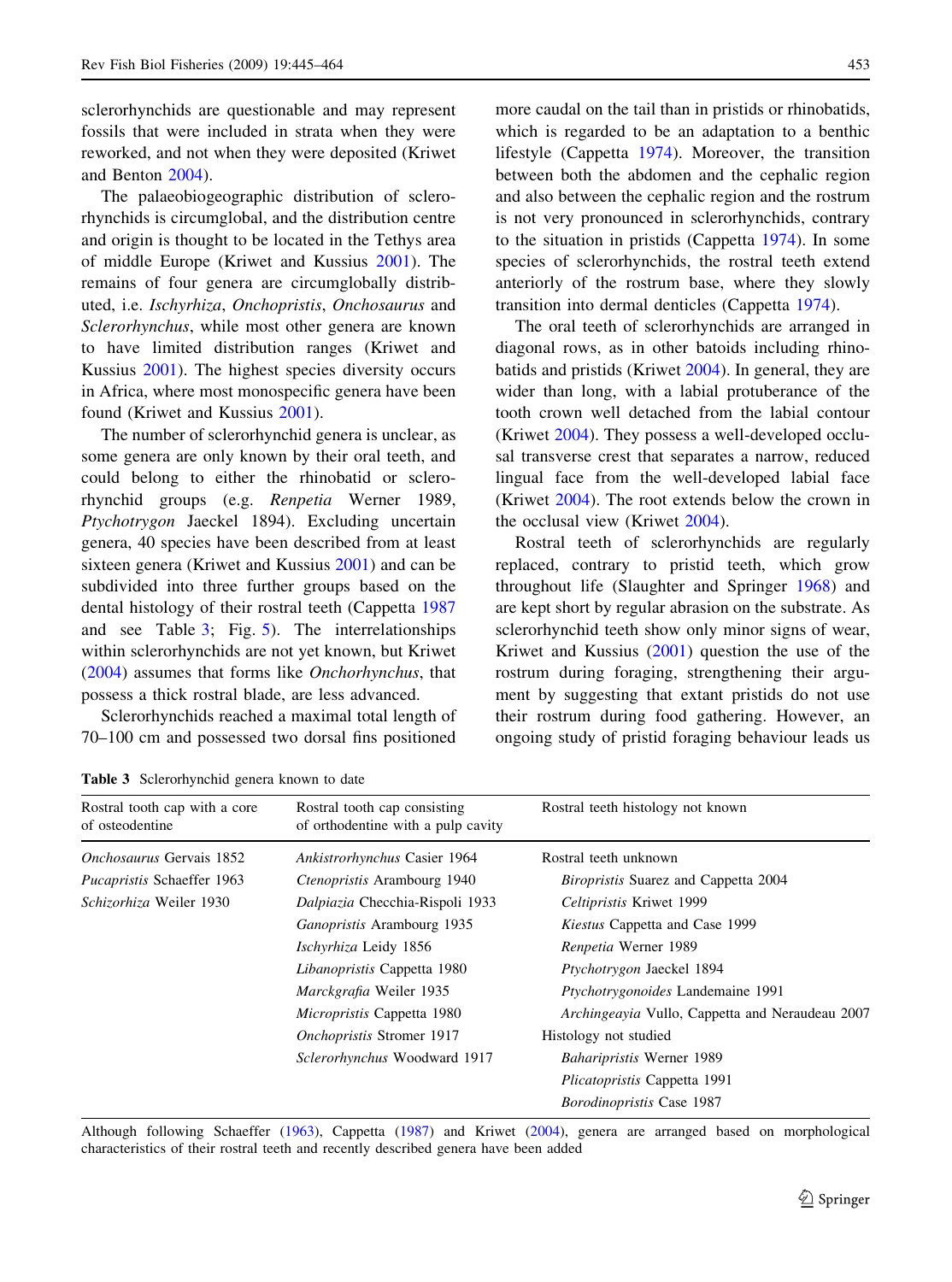<span id="page-9-0"></span>

Fig. 5 The rostral teeth of one representative of each sclerorhynchid genus, where rostral teeth have been described. a caudal, b lateral, c rostral, d basal view. Redrawn from

to conclude that at least one pristid, Pristis microdon, uses its rostrum during prey manipulation in a variety of behaviours (B. Wueringer, unpublished data). The wide variety of rostral tooth morphology allows us to draw conclusions on the ecology of the respective species.

Interpretations of the habitat and ecology of extinct species are possible by interpreting function from morphology combined with characterisation of the strata that contained the fossils. Kriwet and Kussius ([2001\)](#page-17-0) describe the ecological niche occupied by some sclerorhynchid taxa as being similar to the niche presently occupied by pristids, i.e. sluggish bottom dwellers of shallow, coastal habitats (Libanopristis and Sclerorhynchus) based on their caudally placed dorsal fins and reduced tail. However, Ischyrhiza, Dalpazia and Schizorhiza are interpreted to be more actively moving species (Kriwet and Kussius [2001\)](#page-17-0), based on their wide-ranging distributions. Ischyrhiza is also the most successful sclerorhynchid based on its wide distribution (Kriwet and Kussius [2001\)](#page-17-0). Sclerorhynchids are opportunistic in their diet (Kriwet and Benton [2004](#page-17-0)).

## Description of the fossil record of pristids

Pristids Bonaparte 1838 first appear in the Thametian stage (Kriwet and Benton [2004\)](#page-17-0) of vertebrate evolution and comprise two extinct (Propristis Dames 1883 and Peyeria Weiler 1935; Cappetta

photographs and schematic drawings from Schaeffer [\(1963](#page-17-0)), Cappetta [\(1987](#page-16-0), [1991\)](#page-16-0), Case ([1987\)](#page-16-0), Werner ([1989\)](#page-18-0), and Bourdon [\(1999](#page-16-0))

[1987\)](#page-16-0) and two extant genera (Pristis Linck 1790 and Anoxypristis White and Moy-Thomas 1941). Here, we give brief descriptions of the all genera followed by a synthesis of the literature available on recent species.

## Peyeria sp. Weiler 1935

The genus is monospecific. The validity of the assertion that the remains of Peyeria lybica Weiler 1935 are those of a pristid has been questioned by Cappetta [\(1987](#page-16-0)), who considers the fossil records show a high similarity to batoid thorns. However, Werner [\(1989](#page-18-0)) agrees with the identification of the genus after examining the morphological variability of rostral teeth and assigning the oral teeth to this species based on their combined deposits. Peyeria lybica occurs during the Cenomanian stage of the upper Cretaceous (Werner [1989\)](#page-18-0), whereas other pristids do not occur until the lower Eocene (see Fig. [2;](#page-4-0) Cappetta [1987](#page-16-0); Werner [1989\)](#page-18-0). Since no pristid remains are known from the 45 million years in between, this species could represent the common ancestor of pristids. It is possible that Peyeria diversified by adaptive radiation after the transition from the Cretaceous to the Paleogene, when all sclerorhynchid sawfish were extinct during one of earth's major mass extinction events (Kriwet and Benton [2004](#page-17-0)). The extinction of sclerorhynchids may have allowed pristids to occupy ecological niches formerly occupied by sclerorhynchids. As proposed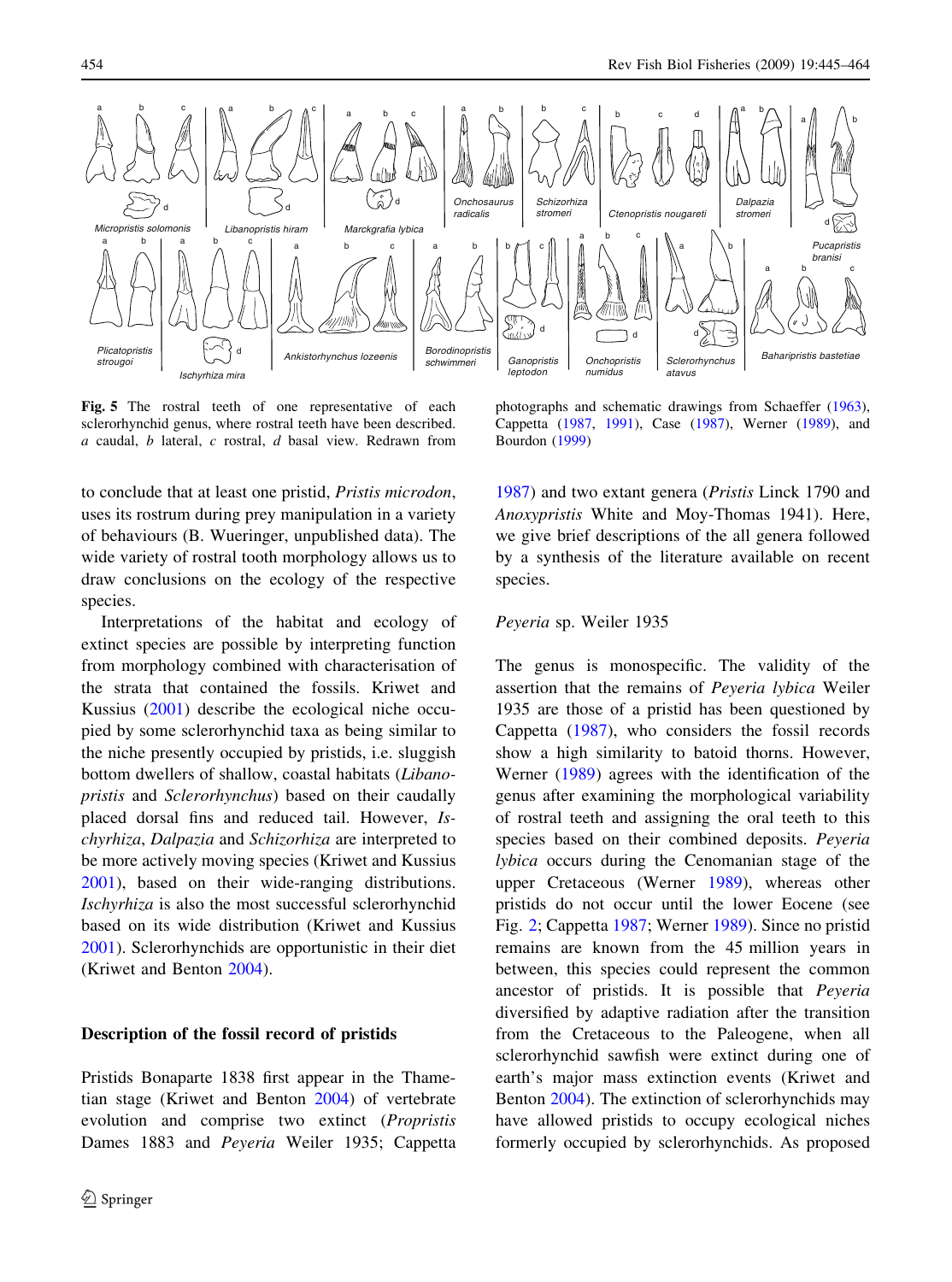<span id="page-10-0"></span>by Schaeffer ([1963\)](#page-17-0), the sturdier mode of rostral tooth attachment in pristids could have allowed pristids to replace sclerorhynchids.

The rostral teeth of *P. lybica* are cone-shaped; possess a flattened apex with radial folds and growth rings (see Fig. 6). The basal profile of the rostral teeth is oval to circular (Werner [1989](#page-18-0)). As in other pristids there is no enameloid cap (Werner [1989](#page-18-0)). The oral teeth have a smooth crown that is higher than the root (Werner [1989\)](#page-18-0). The labial face is rhombic and convex, whereas the lingual face is divided into three parallel vizors (Werner [1989](#page-18-0)). The root is low and shifted towards the lingual side, and possesses a rather flat basal canal with a large central foramen (Werner [1989](#page-18-0)).

The remains of *Peyeria* have been found throughout northeastern Africa (Cappetta [1987](#page-16-0); Werner [1989\)](#page-18-0) and in life, members of the genus were thought to occupy an estuary or lagoonal habitat with strong tidal influences (Werner [1989](#page-18-0)).

#### Propristis sp. Dames 1883

Propristis schweinfurthii Dames 1883 is the only species in this genus and fossil remains are distributed in north and west Africa and north America, where this species occurred from the middle to late Eocene (Cappetta [1987\)](#page-16-0). It is known from a rostrum that is long (2.15 m in length) and slender with parallel edges, where its dorsal and ventral sides of the rostrum are both convex proximally but flat distally (Cappetta [1987\)](#page-16-0). Internally, the rostrum possesses five ducts: a large median duct bordered by two large lateral canals and two small lateral canals (Cappetta [1987\)](#page-16-0). The rostral teeth are dorsoventrally depressed and are as broad as they are high (3 cm), without enameloid and overlap each other to form a continuous cutting edge along the rostrum (Fig. 6; Cappetta [1987](#page-16-0)). Shallow notches along the lateral edges of the rostrum correspond to rostral teeth insertions (Cappetta [1987\)](#page-16-0). Both the anterior cutting edge and the posterior edge are convex (Cappetta [1987](#page-16-0)). The oral teeth have not yet been described.

## Anoxypristis sp. White and Moy-Thomas 1941

The genus Anoxypristis first occurred in the middle Eocene and comprises one extant species (Anoxypristis



Fig. 6 Rostral and oral teeth and rostra of extinct and extant pristids. In Anoxypristis cuspidata, embryonal rostral teeth with a caudal hook are presented. The rostrum of A. cuspidata shows adult  $(ad)$  teeth on the *left side* and juvenile  $(juv)$  teeth on the right side. Images of rostra show the dorsal view. a dorsal, b ventral, c caudal, d basal, e lateral, f rostral, g occlusal, h lingual, i labial view. Redrawn after Cappetta ([1987\)](#page-16-0), Werner ([1989\)](#page-18-0) and Herman et al. [\(1997](#page-16-0))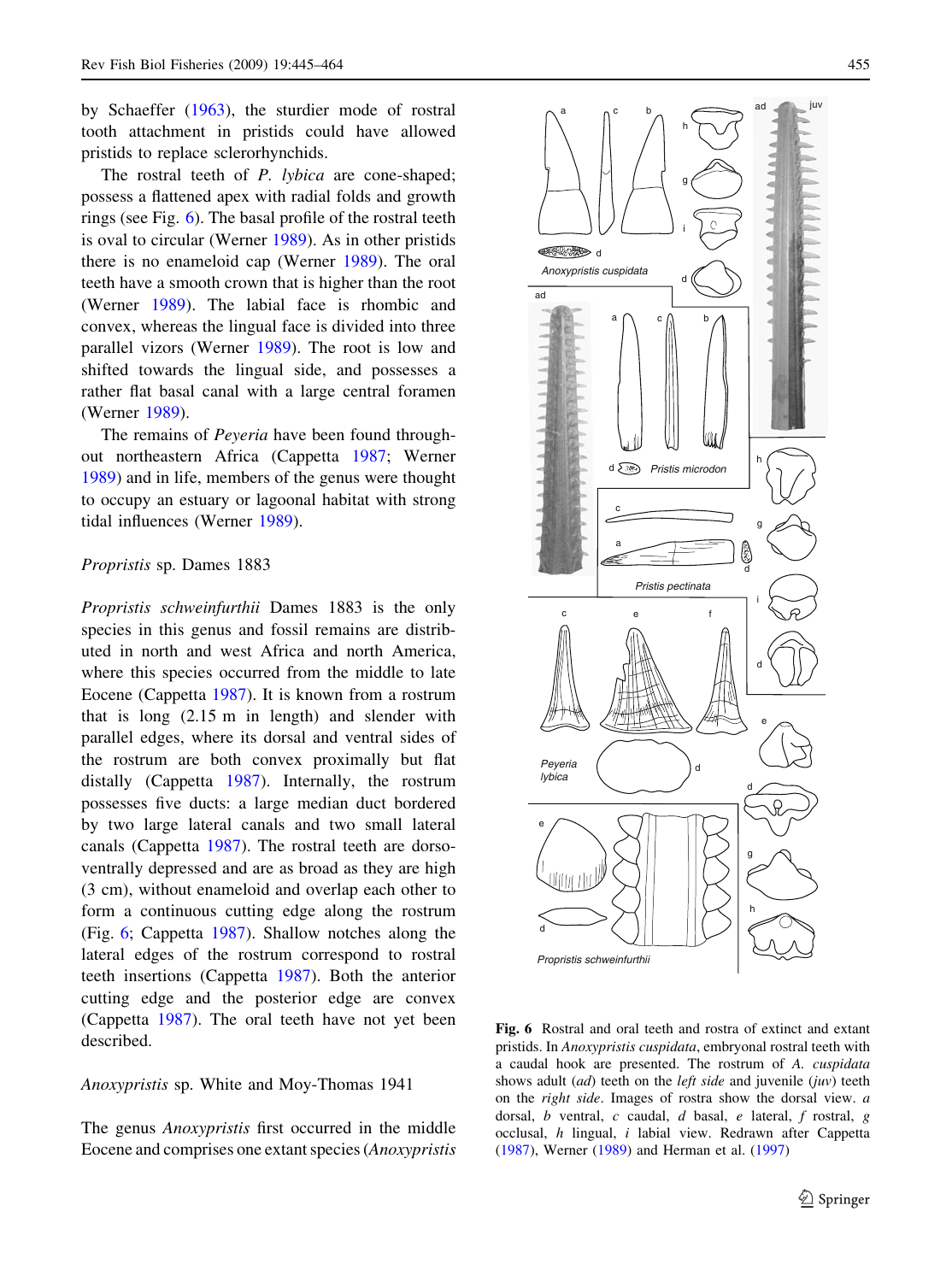cuspidata Latham 1794) and various extinct species, i.e. P. imhoffi Leriche 1932, P. ensidens Leidy 1877, P. ferinus Böhm 1926, P. mucrodens White 1926, P. priemi Leriche 1932, P. fajumensis Stromer 1905, P. malembeensis Dartevelle and Casier 1943. Cappetta [\(1987](#page-16-0)) places P. clavata in the genus Anoxypristis, as the internal structure of the rostrum is unknown. However, various morphological characteristics indicate that P. clavata belongs to the genus Pristis. The distribution of A. cuspidata ranges from the Red Sea in the west to the Indo-pacific (Japan) in the east and Australia in the south (Last and Stevens [1994a](#page-17-0); Compagno and Last [1999\)](#page-16-0). It occurs in estuaries and inshore regions to depths of 40 m, and may ascend rivers beyond tidal zones (Norman and Fraser [1938](#page-17-0); Last and Stevens [1994a;](#page-17-0) Compagno and Last [1999](#page-16-0)). It has been reported in salinities from 20 ppt (Taniuchi and Shimizu [1991\)](#page-18-0) to 28 ppt (Thorburn et al. [2003\)](#page-18-0).

Anoxypristis is morphologically distinguished from Pristis by the complete lack of dermal denticles in neonates (Taniuchi et al. [1991b;](#page-18-0) Deynat [2005](#page-16-0)). The first denticles develop at a total length of 65 cm but they remain sparse and irregular throughout all ontogenetic stages (Deynat [2005\)](#page-16-0). Other distinguishing characteristics are that the nostrils of A. cuspidata are connected to the side of the head via an incurrent groove (Hussakof [1912](#page-17-0); Compagno and Last [1999](#page-16-0)), it possess a well defined lower caudal lobe (Taniuchi et al. [1991a](#page-18-0)) and a second caudal keel below the first keel (Compagno and Last [1999\)](#page-16-0). The two dorsal fins are equal in length and height and the first dorsal fin originates dorsally above the middle of the pelvic base (Taniuchi et al. [1991a](#page-18-0)).

The internal morphology of the rostrum of Anoxypristis differs from Pristis, as Anoxypristis possesses a second pair of lateral canals that does not exist in Pristis (Fig. [4](#page-6-0); Hoffmann [1912](#page-17-0); Cappetta [1987\)](#page-16-0). The rostrum of A. cuspidata is flat, long and slender and does not taper markedly (Last and Stevens [1994a;](#page-17-0) Compagno and Last [1999](#page-16-0)). The distance between the most basal rostral tooth and the base of the saw is larger than in Pristis and seems to increase with age, as it comprises one-sixth of the rostrum in embryos (Hussakof [1912\)](#page-17-0) and one quarter of the rostrum in adults (Last and Stevens [1994b](#page-17-0)). Rostral teeth are flattened, broad and triangular (see Fig. [6;](#page-10-0) Taniuchi et al. [1991a;](#page-18-0) Compagno and Last [1999\)](#page-16-0) with sharp anterior and posterior cutting edges (Cappetta [1987\)](#page-16-0). In embryos, the teeth possess an

enameloid layer and a posterior hook that are worn off in adults (Herman et al. [1997\)](#page-16-0), a characteristic which has led to the invalid description of Pristis semisagittatus Shaw 1804. The number of rostral teeth appears to vary between the known studies: 24– 28, n = 3 (Hussakof [1912\)](#page-17-0); 27–32 (Miller [1974\)](#page-17-0); 18– 22 (Last and Stevens [1994b](#page-17-0)).

Anoxypristis cuspidatus feeds on small teleosts and cuttlefish (Compagno and Last [1999\)](#page-16-0) and has small unspecialized batoid-like oral teeth that differ markedly from Pristis (Cappetta [1987;](#page-16-0) Herman et al. [1997](#page-16-0)), i.e. they are wider than long with a flattened crown that possesses a weakly arched transverse keel that divides the inner and outer face (Cappetta [1987;](#page-16-0) Herman et al. [1997\)](#page-16-0). Both faces are convex with a smooth surface, and the inner face bears a prominent uvula (Herman et al. [1997\)](#page-16-0). The root is low with a flat base and does not have a median groove (Herman et al. [1997](#page-16-0)).

#### Pristis sp. Linck 1790

Pristis first occurred in the Ypresian stage of the Lower Eocene (Cappetta [1987](#page-16-0); Kriwet [2005](#page-17-0); Cicimurri [2007\)](#page-16-0) but fragmentary specimens indicate that Pristis could have occurred during the late Paleocene (Cicimurri [2007\)](#page-16-0). Several extinct species of Pristis are known, namely P. lathami Galeotti 1837, P. amblodon Cope 1869, P. aquitanicus Delfortrie 1872, P. prosulcatus Stromer 1905, P. hamatus White 1926, P. propinquidens Casier 1946, P. atlanticus Zbyszewsky 1947, P. brayi Casier 1949, P. brevis Casier 1949, P. praecursor Casier 1949, P. caheni Dartevelle and Casier 1959, P. olbrechtsi Dartevelle and Casier 1959 and P. pickeringi Case 1981, with a global distribution in Europe, northern and western Africa, Asia and Antarctica (Cappetta [1987](#page-16-0); Kriwet [2005](#page-17-0)). As fossil remains consist of mainly rostral teeth, species diversity has possibly been exaggerated (Cicimurri [2007](#page-16-0)). In pristids, the number of rostral teeth is fixed during early development and is therefore considered an important taxonomic characteristic (Thorson [1973](#page-18-0); Ishihara et al. [1991a;](#page-17-0) Taniuchi et al. [1991a;](#page-18-0) Deynat [2005\)](#page-16-0). All rostral tooth counts given below refer to alveoli per side of the rostrum.

## Pristis pristis Linnaeus 1758

Pristis pristis is the first species of sawfish ever described, although under this name almost no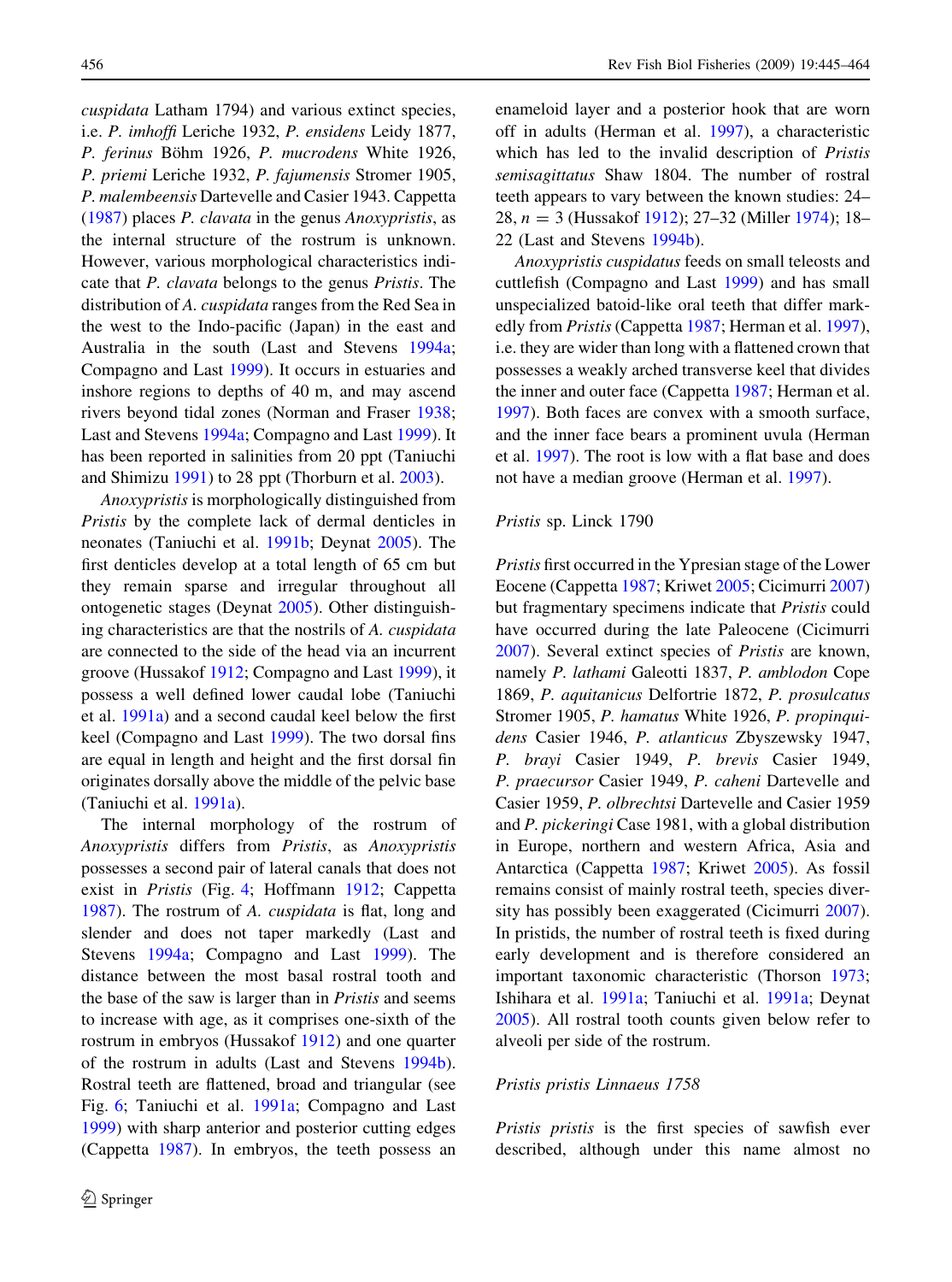information on the species exists. Taniuchi and Shimizu [\(1991](#page-18-0)) and McEachran and de Cavarlho  $(2002)$  $(2002)$  synonymise *P. pristis* with *P. perotteti* Müller and Henle 1841. This attempt may be valid, given that P. pristis was described first and only one morphological difference between the two species has been described by one study, i.e. the first dorsal fin of P. pristis originates directly above the origin of the pelvis, whereas in *P. perotteti* the first dorsal fin originates anteriorly to the pelvic origin (Ishihara et al. [1991b\)](#page-17-0). Faria and McDavitt [\(2008](#page-16-0)), on the other hand, propose the suppression of the species P. pristis on the grounds that the species represents a composite that historically has been associated with features from several sawfish species. DNA testing the holotype of *P. pristis* may be the only way to determine for which sawfish species P. pristis represents the senior synonym.

#### Pristis perotteti Müller and Henle 1841

As mentioned above, this species may be the junior synonym of Pristis pristis. Here we present a synthesis of literature of P. perotteti under this synonym, in order to maintain the usefulness of this information in case both P. pristis and P. perotteti are later found to be valid. Thorson [\(1976](#page-18-0)) synonymises P. perotteti with P. zephyreus Jordan and Starks 1895 from the west coast of central America and Thorson [\(1982](#page-18-0)) synonymises it with P. antiquorum Latham 1794, not realizing that P. antiquorum was described first and would therefore be the valid species name. Attempts have been made to synonymise P. perotteti with P. microdon Latham [1794](#page-17-0) (Ishihara et al. [1991b](#page-17-0); Compagno and Last [1999](#page-16-0)), but there is evidence that rostral tooth counts of the two species differ (Ishihara et al. [1991a;](#page-17-0) Thorburn et al. [2007\)](#page-18-0) and P. peotteti is restricted to the Atlantic. Therefore, the synonymy with *P. leichardti* Whitely 1945, as proposed by Taniuchi and Shimizu [\(1991](#page-18-0)) also appears invalid, as this species is a junior synonym of P. microdon (Taniuchi et al. [1991b](#page-18-0); Compagno and Last [1999](#page-16-0); Thorburn and Morgan [2005](#page-18-0)).

The biology of P. perotteti in the Lake Nicaragua-Rio San Juan system is well known, mainly through the published works of Thorson ([1973,](#page-18-0) [1974](#page-18-0), [1976,](#page-18-0) [1982\)](#page-18-0), Thorson et al. [\(1966\)](#page-18-0). The maximum reported total length for this species is 429 cm (Thorson [1982](#page-18-0)). The rostrum seems to grow more slowly than the body, since in juveniles it accounts for 30% of the total length (Miller [1995\)](#page-17-0) but in adults it accounts for only 20–22% (Thorson [1982\)](#page-18-0). Females generally have fewer rostral teeth than males (females 14–18, mean 16; males 16–20, mean 18) but numbers overlap (Thorson  $1982$ ; Miller [1995\)](#page-17-0). In P. perotteti the subcaudal lobe is always present (Thorson [1982](#page-18-0)).

Pristis perotteti is euryhaline and has been found in the Amazon River 750 km upstream (Thorson [1974\)](#page-18-0). This species can potentially spend its whole life cycle in freshwater and may only enter saltwater to reach other rivers (Thorson [1974,](#page-18-0) [1982\)](#page-18-0). In Lake Nicaragua, females reach sexual maturity at a total length of 3 m (2.4–3 m in males) and produce litters of 1–13 neonates (Thorson [1976](#page-18-0)). Sawfish are born at a total length of 73–80 cm (Thorson [1976,](#page-18-0) [1982\)](#page-18-0) and grow 35–40 cm in the first year, 12 cm in the tenth year and thereafter 4–5 cm per year (Thorson [1982](#page-18-0)). Copulation has been observed in the lake and the gestation period is 4.5 months (Thorson [1982\)](#page-18-0).

The commercial depletion of *P. perotteti* in the Lake Nicaragua—Rio San Juan system is also well documented. Thorson [\(1982](#page-18-0)) estimated this sawfish population from 1966 to 1970 to be the largest in the world. From 1970 to 1975, when commercial exploitation began, as many as 60,000–100,000 sawfish were caught with unselective gear (Thorson [1976\)](#page-18-0). This estimate did not include small companies working in the area (Thorson [1976\)](#page-18-0). Some companies only took fins and juveniles were generally discharged whole (Thorson [1976\)](#page-18-0). Thorson ([1976\)](#page-18-0) stated, ''Action to protect the sawfish is overdue if not already too late''. However, until 1995, the only managed effort to protect freshwater elasmobranchs in Nicaragua was during the Sandinista government, which put a moratorium on sawfish fisheries (Compagno and Cook [1995\)](#page-16-0). During a survey in Lake Nicaragua in 1992 not a single sawfish or bull shark Carcharhinus leucas were caught (Taniuchi [1992\)](#page-18-0). In January 2006, Nicaragua finally banned freshwater fishing for sawfish and bull sharks.

## Pristis microdon Latham 1794

Various authors have synonymised Pristis microdon with P. perotteti although tooth counts of P. microdon from Australia and Papua New Guinea exceed those of P. perotteti (Ishihara et al. [1991a](#page-17-0); Thorburn et al. [2007\)](#page-18-0). Published rostral tooth counts vary, but the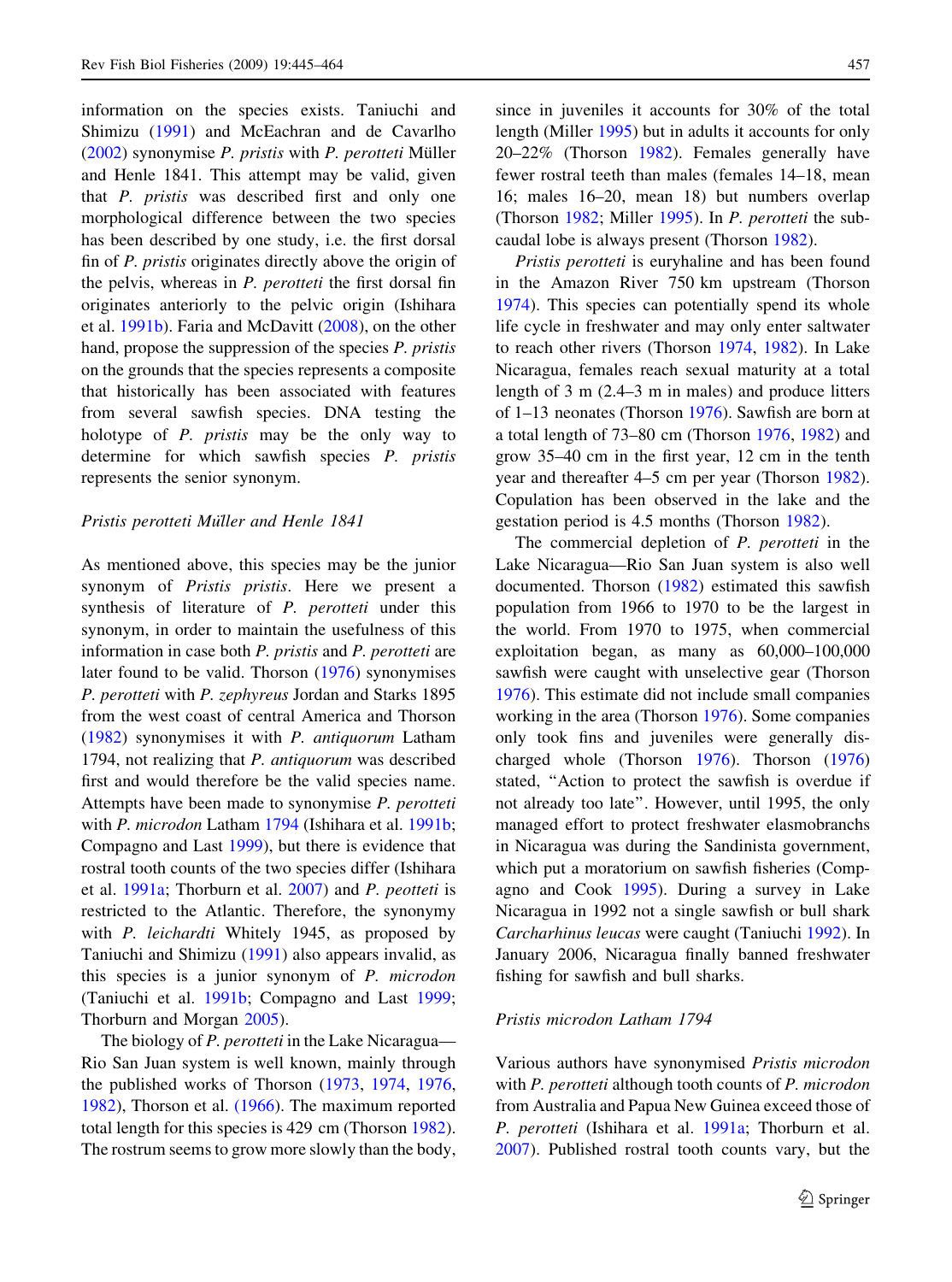primary literature that does not pool P. microdon with P. perotteti provides tooth counts within the limits provided by Latham (18–24, Latham [1794](#page-17-0)), i.e. females 17–21,  $n = 62$ , mean = 19 (Ishihara et al. [1991a](#page-17-0); Thorburn and Morgan [2005](#page-18-0); Thorburn et al. [2007\)](#page-18-0), whereas Taniuchi et al. ([1991b\)](#page-18-0) present counts of 17–19 rostral teeth in females ( $n = 5$ ). However, there are more differences in tooth counts in males, i.e. 20–22,  $n = 4$  (Taniuchi et al. [1991b\)](#page-18-0); 19–23,  $n = 24$ , mean = 20.9 (Ishihara et al. [1991a](#page-17-0)); 17–21,  $n = 25$ , mean  $= 21$  (Thorburn and Morgan [2005](#page-18-0); Thorburn et al. [2007](#page-18-0)). Sexual dimorphism in rostral tooth counts is also reflected in different rostrum lengths between sexes (Thorburn and Morgan [2005](#page-18-0); Thorburn et al. [2007\)](#page-18-0).

Other morphological characteristics of P. microdon are centered around the fins and the shape of the teeth and saw. The pectoral fins have a broad base and straight posterior and anterior margins (Taniuchi et al. [1991b](#page-18-0); Last and Stevens [1994b;](#page-17-0) Compagno and Last [1999\)](#page-16-0). The origin of the first dorsal fin is well anterior to the origin of the pelvic fin (Compagno and Last [1999](#page-16-0); Thorburn and Morgan [2005](#page-18-0)). A lower caudal lobe is always present (Ishihara et al. [1991b](#page-17-0); Taniuchi et al. [1991b](#page-18-0); Last and Stevens [1994b](#page-17-0); Compagno and Last [1999](#page-16-0)). The last rostral tooth is positioned just anterior to the base of the saw and the saw tapers slightly and is broad and stout (Fig. [6](#page-10-0); Compagno and Last [1999\)](#page-16-0). Pristis microdon can be easily distinguished from P. clavata, which occurs in the same habitat, as the former possesses a groove along the whole length of the posterior edge of the rostral teeth, whereas in the latter, the groove does not reach the base of the tooth (Thorburn et al. [2007](#page-18-0)).

Pristis microdon is distributed in the tropical Indowest Pacific from South Africa to Southeast Asia and northern Australia (Last and Stevens [1994b;](#page-17-0) Compagno and Last [1999;](#page-16-0) Chidlow [2007;](#page-16-0) Thorburn et al. [2007\)](#page-18-0). Chidlow ([2007\)](#page-16-0) proposes that its range should be extended to south western Australia based on one adult specimen. Within its distribution range, P. microdon occurs inshore and in rivers and lakes far beyond tidal reaches (Compagno and Cook [1995](#page-16-0); Compagno and Last [1999;](#page-16-0) Thorburn et al. [2003](#page-18-0)). Taniuchi and Shimizu [\(1991](#page-18-0)) assumed that juveniles remain in salinities around 0–1 ppt, whereas adults move into salinities of 20–25 ppt. However, recent reports indicate that adult sawfish occur in the marine environment in salinities of 31 ppt (Thorburn et al. [2004;](#page-18-0) Thorburn and Morgan [2005](#page-18-0); Thorburn et al. [2007\)](#page-18-0) and only use freshwater as nurseries for the first 5 years (Mizue and Hara [1991](#page-17-0); Thorburn et al. [2007\)](#page-18-0). Australian juvenile P. microdon feed mainly on Macrobrachium sp. and Arius graeffei (Peverell [2006;](#page-17-0) Chidlow [2007;](#page-16-0) Thorburn et al. [2007\)](#page-18-0).

Information on the growth and life history of P. microdon is often pooled with information on other species, depending on which synonyms the respective authors consider valid. Therefore, we will only include primary literature from the Indo-Pacific that explicitly refers to P. microdon. Juveniles are born at a total length of 80–90 cm (Thorburn et al. [2007](#page-18-0)). Reports on sexually mature specimens are rare, but males under a total length of 2.3 m and females under a total length of 2.7 m are immature (Thorburn and Morgan [2005](#page-18-0); Thorburn et al. [2007\)](#page-18-0). The long maintained assumptions that Australian P. microdon attain a maximum total length well below 3 m (Last and Stevens [1994b;](#page-17-0) Thorburn et al. [2003\)](#page-18-0) and are stenohaline (Taniuchi and Shimizu [1991](#page-18-0); Last and Stevens [1994b](#page-17-0)) may have lead to the mis-identification of large adults caught in marine environments.

#### Pristis pectinata Latham 1794

Pristis pectinata is distributed circumtropically, in the western Atlantic from North Carolina to North Argentina (McEachran and de Cavarlho [2002\)](#page-17-0), and also found in the Mediterranean, Asia and Australia (Simpfendorfer [2006](#page-18-0)). However, the description of individuals found in northern Australia is based on unconfirmed photographs and needs verification (Last and Stevens [1994b](#page-17-0); Thorburn et al. [2003](#page-18-0)). Populations of P. pectinata within the USA have declined to below 5% (Wiley et al. [2008\)](#page-18-0) and the largest remaining population is located in south and southwest Florida (Simpfendorfer et al. [2008\)](#page-18-0). This decline is attributed to the fact that P. pectinata was long regarded as a problem damaging nets and was subsequently hooked and harpooned (Compagno and Last [1999\)](#page-16-0). In the late 1800s large numbers of sawfish were reported in the Gulf of Mexico and seasonal migrations from Florida state waters were known to occur as far as the waters off New York coastline (Simpfendorfer [2006\)](#page-18-0).

Within its distribution range, P. pectinata occupies shallow estuaries to coastal and shelf areas to a depth of 122 m (McEachran and de Cavarlho [2002](#page-17-0);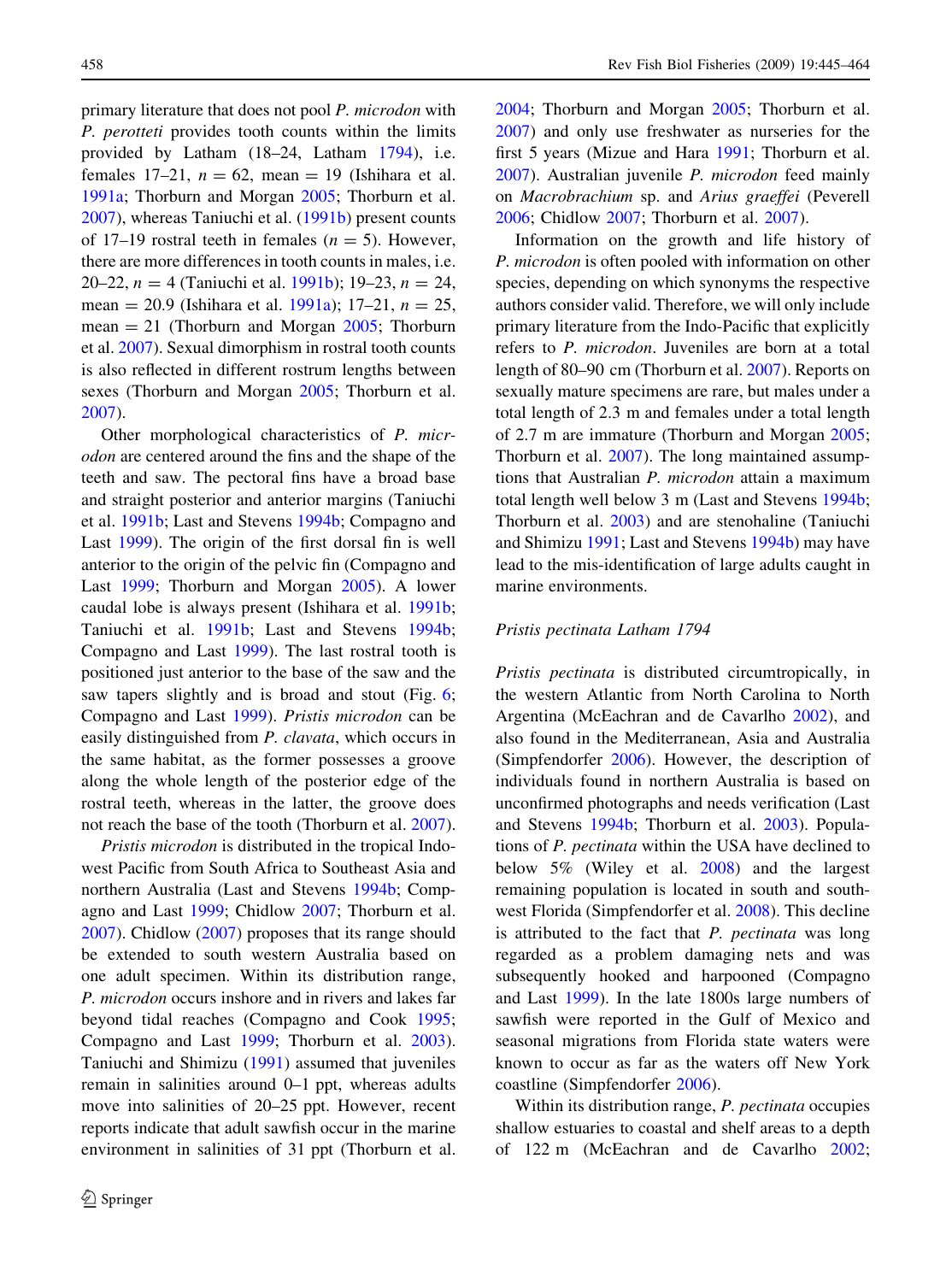Simpfendorfer [2006;](#page-18-0) Simpfendorfer et al. [2008\)](#page-18-0). It does not occur as far inland as P. perotteti (Thorson [1974,](#page-18-0) [1982\)](#page-18-0). Juveniles use extremely shallow banks to avoid predation by bull sharks, Carcharhinus leucas (Simpfendorfer and Wiley [2003;](#page-18-0) Thorburn et al. [2003](#page-18-0)). Neonates are born at a total length of 61 cm (Last and Stevens [1994b](#page-17-0); Compagno and Last [1999;](#page-16-0) McEachran and de Cavarlho [2002](#page-17-0); Clark et al. [2003;](#page-16-0) Simpfendorfer [2006](#page-18-0); Simpfendorfer et al. [2008\)](#page-18-0), which has been confirmed in captive born specimens (Clark et al. [2003\)](#page-16-0). Growth rates in this species are amongst the highest reported for elasmobranchs with juveniles doubling in size in the first year and therefore the age at maturity of this species might be lower than previously thought (Simpfendorfer et al. [2008\)](#page-18-0). Females reach sexual maturity around a total length of 360 cm and produce litters of 15–20 neonates (Simpfendorfer [2000,](#page-18-0) [2006](#page-18-0); Simpfendorfer et al. [2008](#page-18-0)). Males mature at a total length of 2.7 m (Simpfendorfer [2006](#page-18-0); Simpfendorfer et al. [2008\)](#page-18-0). Maximum reported total lengths range between 5.5 m (Compagno and Last [1999](#page-16-0); McEachran and de Cavarlho [2002\)](#page-17-0) and 7.6 m (Last and Stevens [1994b](#page-17-0); Simpfendorfer [2006\)](#page-18-0).

The rostral teeth of P. pectinata are slender with a posterior cutting edge and a groove extending along the whole posterior margin (see Fig. [6;](#page-10-0) Herman et al. [1997;](#page-16-0) Simpfendorfer [2006\)](#page-18-0). Herman et al. ([1997\)](#page-16-0) report a sexual dimorphism in rostral tooth shape since male teeth are broader than female teeth. Rostral tooth counts reported by various authors vary from 21 to 34 teeth, with all variations containing 25–29 teeth (Wiley et al. [2008](#page-18-0)). A recent study from Florida found 22–29 teeth per side in 51 specimens with no significant sexual differences (Wiley et al. [2008\)](#page-18-0), confirming an earlier study by Thorson ([1973\)](#page-18-0) who also reported no sexual dimorphism (females 26–28 teeth,  $n = 3$ ; males 25–29 teeth,  $n = 3$ ). Wiley et al. ([2008\)](#page-18-0) give possible explanations for the differences in rostral tooth counts in other studies: (1) Historic and recent misidentification of specimens caused by taxonomic uncertainty, (2) Inconsistent methodology as some authors count the actual teeth, whereas others count the alveoli, which represent the number of teeth correctly even if a tooth is missing. Some authors also count tooth pairs even though there are differences in tooth counts on both sides, (3) In dried museum specimens, the rostrum could have been cut before the base, (4) Geographic variation.

The pectoral fins of P. pectinata have a broad base and a straight hind margin (Last and Stevens [1994b](#page-17-0); Compagno and Last [1999\)](#page-16-0). Thorson ([1976](#page-18-0)) reports a distinct sub-caudal lobe but other authors disagree (Last and Stevens [1994b;](#page-17-0) Compagno and Last [1999](#page-16-0)). The first dorsal fin originates above (Ishihara et al. [1991b;](#page-17-0) Last and Stevens [1994b;](#page-17-0) Compagno and Last [1999\)](#page-16-0) or slightly anterior to the pelvic origin (Last and Stevens [1994b](#page-17-0); Compagno and Last [1999\)](#page-16-0).

Pristis pectinata feeds on benthic invertebrates, crustaceans and teleosts (Compagno and Last [1999](#page-16-0); McEachran and de Cavarlho [2002](#page-17-0)) and has unspecialized batoid teeth with a flattened crown that is divided into an inner and outer face by a strongly arched transverse keel (Herman et al. [1997\)](#page-16-0). The outer crown base overhangs the root-crown junction and the root is divided into two lobes by a central median groove (Herman et al. [1997](#page-16-0)).

#### Pristis zijsron Bleeker 1851

Bleeker originally described Pristis zijsron and Pristis dubius based on a rostrum and a caudal fin, respectively. However, P. dubius has been identified as the junior synonym of P. zijsron (van Oijen et al. [2007\)](#page-18-0) and P. zijsron has been synonymised with P. clavata, although morphological differences indicate the latter relationship to be invalid (Ishihara et al. [1991b\)](#page-17-0).

Pristis zijsron is distributed in tropical waters of Southeast Asia and Australia, and is possibly found from the Red Sea to South Africa (Compagno and Last [1999\)](#page-16-0), where it occurs in freshwater and inshore to depths of 30 m (Peverell and Pillans [2004](#page-17-0)). A specimen that was tracked for 27 h off the coast of Queensland spent the whole time in waters less than 1 m depth (Peverell and Pillans [2004\)](#page-17-0).

The holotype of P. zijsron possesses 26 rostral teeth on each side of the saw. Compagno and Last [\(1999](#page-16-0)) report 23–34 teeth per side, whereas Last and Stevens [\(1994b](#page-17-0)) report ''24–28 (25–34)'' teeth per side but do not specify the meaning of the second value. The space between the most basal teeth equals 2–7 times the space between the most rostral teeth (Last and Stevens [1994b;](#page-17-0) Compagno and Last [1999](#page-16-0)). The rostrum is long and slender with almost parallel sides (Last and Stevens [1994b;](#page-17-0) Compagno and Last [1999\)](#page-16-0). This species does not possess a defined lower caudal lobe (Compagno and Last [1999](#page-16-0)) and the first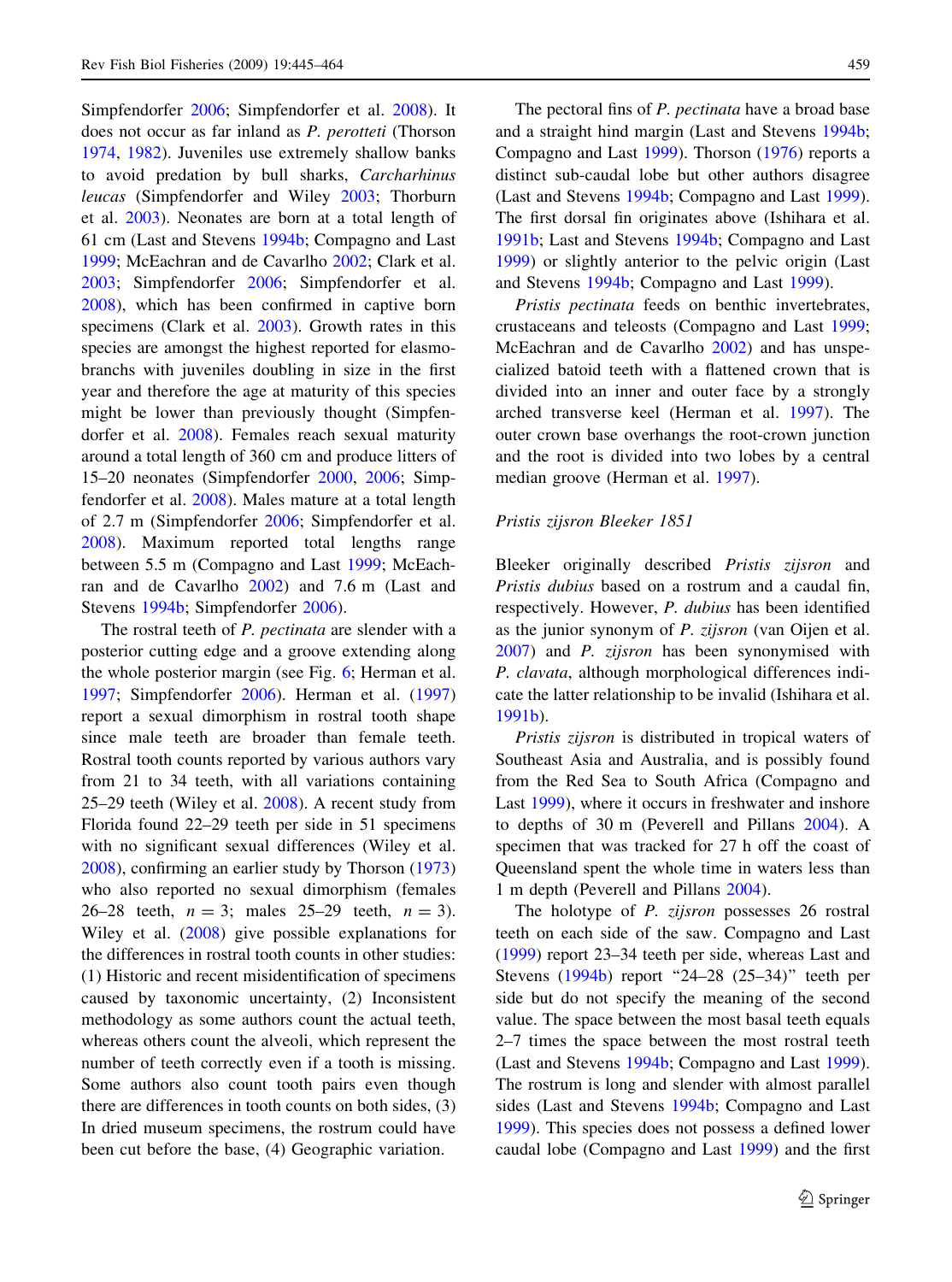dorsal fin originates posterior to the pelvic origin (Ishihara et al. [1991b](#page-17-0); Last and Stevens [1994b](#page-17-0); Compagno and Last [1999](#page-16-0)).

## Pristis clavata Garman 1906

Pristis clavata Garman 1906 probably has the most limited distribution of all sawfish as it is confined to tropical waters of Australia and Papua New Guinea (Taniuchi and Shimizu [1991](#page-18-0); Last and Stevens [1994b;](#page-17-0) Compagno and Last [1999;](#page-16-0) Thorburn et al. [2003\)](#page-18-0). It occurs inshore and in estuaries (Thorburn et al. [2003](#page-18-0)) and ventures into freshwater. In a recent study only one specimen was caught in freshwater (9.1 ppt), whereas all other specimens were caught in saltwater (41.1 ppt, Thorburn et al. [2003](#page-18-0)). Previous assumptions of a maximum total length of 2.5 m (Last and Stevens [1994b;](#page-17-0) Compagno and Last [1999\)](#page-16-0) have likely been disproved by Thorburn et al. [\(2003](#page-18-0)), who have not found a single sexually mature specimen below a total length of 2.33 m.

Pristis clavata does not possess a defined lower caudal lobe (Ishihara et al. [1991b;](#page-17-0) Compagno and Last [1999\)](#page-16-0) and its pectoral fins have a broad base and a straight hind margin (Last and Stevens [1994b](#page-17-0); Compagno and Last [1999\)](#page-16-0). The origin of the first dorsal fin is slightly posterior to the pelvic origin (Ishihara et al. [1991b](#page-17-0); Last and Stevens [1994b](#page-17-0); Compagno and Last [1999\)](#page-16-0) and the second dorsal fin is smaller than the first one (Ishihara et al. [1991b\)](#page-17-0).

The rostral teeth are flat and elongated and possess a groove along the posterior edge of the tooth that does not reach the base (Thorburn et al. [2007\)](#page-18-0). Tooth counts vary between authors: 18–22 (Last and Stevens [1994b;](#page-17-0) Compagno and Last [1999\)](#page-16-0); females 20–22,  $n = 5$  and males 19–23,  $n = 5$  (Ishihara et al. [1991b\)](#page-17-0). It is unclear whether the space between the last teeth equals the space between the first teeth (Last and Stevens [1994b\)](#page-17-0) or is twice as big (Compagno and Last [1999](#page-16-0)). The rostrum comprises 19.0– 21.1% of the total length (Ishihara et al. [1991b](#page-17-0)) but the same authors also report previously published values of 22.1–25.8%.

## Conservation status of pristids

Sawfish share several characteristics with other elasmobranchs that make them vulnerable to human exploitation including low fecundity, sexual maturity late in life, long life, long gestation periods and the potential for intermittent breeding (Compagno and Cook [1995;](#page-16-0) Martin [2005\)](#page-17-0), resulting in a slow intrinsic rate of population increase (Martin [2005](#page-17-0)). Their restricted habitats of freshwater and inshore coastal areas increase their vulnerability to human exploitation as these habitats overlap with the favourite habitat of humans (Compagno and Cook [1995](#page-16-0); Martin [2005](#page-17-0)).

Due to the unique morphology of the rostrum, sawfish are often caught as by-catch in commercial gillnet and trawl fisheries (Cavanagh et al. [2003](#page-16-0); Peverell [2006\)](#page-17-0). Sawfish rostra are sold worldwide as trophies, and their presence in the curio trade was already noted to be large in 1938 (Norman and Fraser [1938\)](#page-17-0). Globally, sawfish are important in cultural mythology, but particularly in tribal societies of Central America, West Africa, Papua New Guinea and Australia (McDavitt [1996\)](#page-17-0). Prices on the Internet average US\$119 per rostrum, with prices as high as US\$1,242 (Anonymous [2006](#page-16-0)). The rostra are also important in Chinese traditional medicine and up to 1,500 are sold per year in one of the five most important Brazilian markets (Charvet-Almeida [2002](#page-16-0); Martin [2005](#page-17-0)). In 2004, Ebay provided one of the most important market places for rostra sold world wide (McDavitt and Charvet-Almeida [2004](#page-17-0)) but this trade has been banned in 2006 (Anonymous [2006\)](#page-16-0).

Since 2003, all seven species of sawfish are globally listed as endangered, with one species (P. pristis) being globally listed as critically endangered based on criteria of the IUCN Red List (Cavanagh et al. [2003](#page-16-0)). The same year P. pectinata was protected under the United States Endangered Species Act. Since June 2007 Pristidae are listed on CITES Appendix I, except for P. microdon which is listed on Appendix II. Both P. microdon and P. zijsron are also protected under the EPBC Act 1999 (Australian Environment Protection and Biodiversity Conservation Act) in Australian Commonwealth waters, which incorporate marine waters extending three nautical miles. However, their protection in near shore waters or rivers in Australia is left to state legislation (Thorburn and Morgan [2005\)](#page-18-0).

Northern Australia has been identified as one of the only remaining geographical regions in the world, where sufficiently large populations of four to five species of sawfish occur (Thorburn and Morgan [2005;](#page-18-0) Peverell [2006\)](#page-17-0), but there is still a negative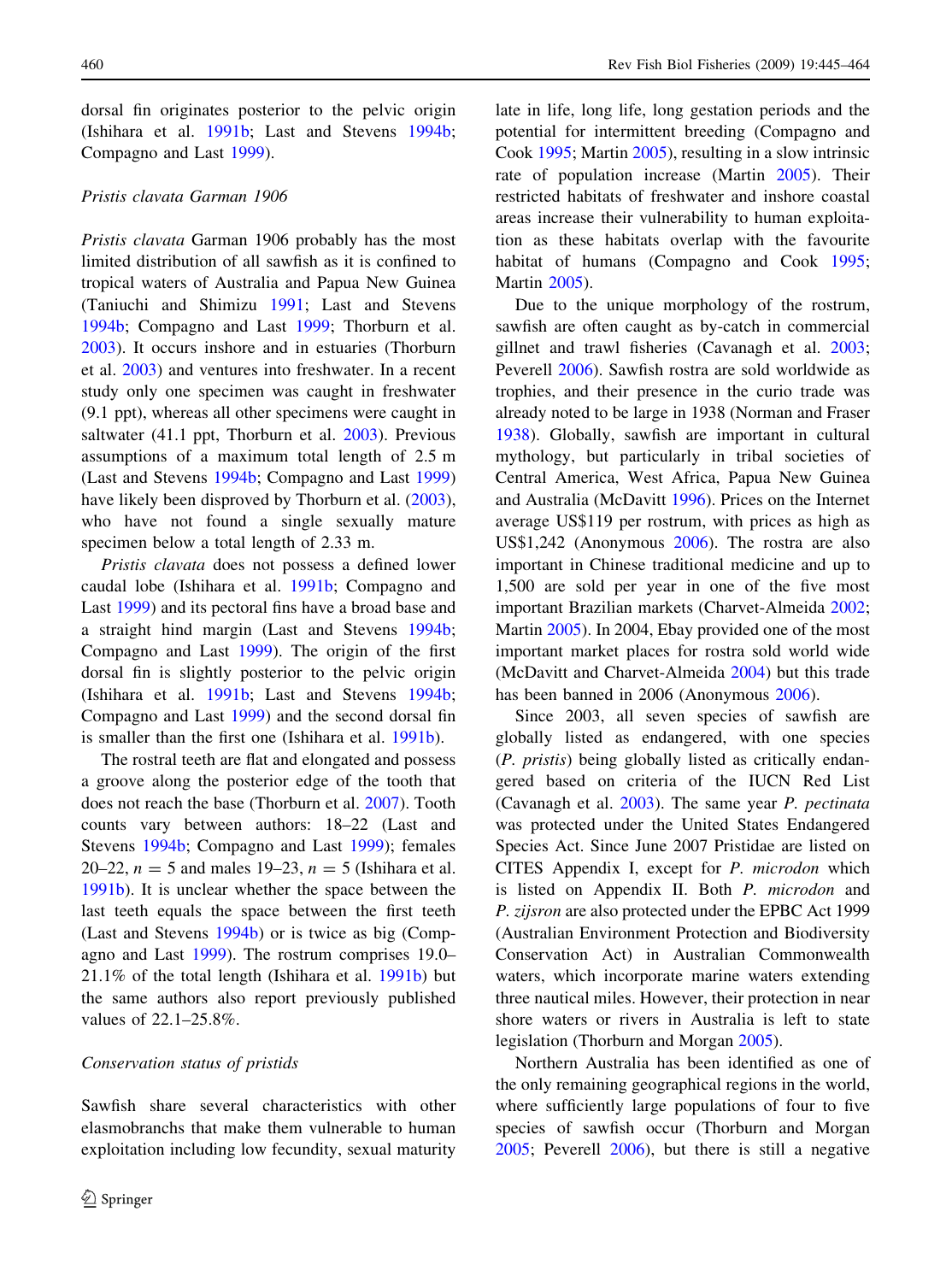<span id="page-16-0"></span>interaction between all species and inshore and offshore set net fisheries (Peverell [2006\)](#page-17-0). Therefore, all size classes of sawfish are vulnerable to fishing and are regularly taken as by-catch (Peverell [2006\)](#page-17-0).

# Conclusion and future directions

Published literature on pristiophorid sawsharks is scarce. It appears that this family is known mainly through interactions with deep-sea fisheries, but it is unclear if any aspect of their ethology, i.e. the use of the rostrum, is known from first hand observations. The use of the elongated rostrum needs to be studied in extant species of sawfish in order to shed light on its function and evolution. Moreover, genetic work is needed to verify the number of extant species of pristids. Even though the fossil record of pristids and sclerorhynchids is appreciable, further information is still needed to verify the number of extant species and assess the assignment of oral and rostral teeth in extinct species.

Acknowledgments This work was supported by an Endeavour Europe Award, the Sea World Research and Rescue Foundation Inc. and the Australian Research Council (ARC Linkage LP0989676) to B. Wueringer and S. Collin. The authors would like to thank Friedrich Pfeil for discussions and insights and in identifying the need for this review that combines both extant and extinct species.

### References

- Anonymous (2006) EBay bans the sale of endangered sawfish. Via MSNBC [http://msnbc.com/id/11007937.](http://msnbc.com/id/11007937) Accessed on Jan 24, 2006
- Bourdon J (1999) The life and times of long dead sharks. [www.elasmo.com](http://www.elasmo.com). Accessed on July 02, 2008
- Breder CM (1952) On the utility of the saw of the sawfish. Copeia 2:90–91. doi:[10.2307/1438539](http://dx.doi.org/10.2307/1438539)
- Cappetta H (1974) Sclerorhynchidae nov. fam., pristidae et pristiophoridae: un exemple de parallelisme chez les selachiens. C R Acad Sci Paris Ser D 278:225–228
- Cappetta H (1987) Chondrichthyes II. Mesozoic and cenozoic elasmobranchii. In: Schultze H-P, Kuhn O (eds) Handbook of paleoichthyology. Verlag Dr. Friedrich Pfeil, München, p 193
- Cappetta H (1991) Decouverte de nouvelles faunes de selaciens (Neoselachii) dans les phosphates maastrichtiens de la Mer Rouge, Egypte. Munchner Geowissenschaftliche Abh Part A 19:17–56
- Cappetta H, Case GR (1999) Additions aux faunes de selaciens du Cretace du Texas (Albien superieur-Campanien). Palaeo Ichthyol 9:5–111
- Case GR (1987) Borodinopristis schwimmeri, a new ganopristine sawfish from the upper Blufftown formation (Campanian) of the upper Cretaceous of Georgia. Bull N J Acad Sci 32:25–33
- Cavanagh RD, Kyne PM, Fowler SL, Musick JA, Bennett MB (2003) The conservation status of Australasian chondrichthyans. Report of the IUCN Shark Spcialist Group. Australia and Oceania Regional Red List workshop. The University of Queensland, School of Biomedical Sciences, Brisbane, Australia, 170 pp
- Charvet-Almeida P (2002) Sawfish trade in the north of Brazil. IUCN Shark Spec Group Shark News 14:9
- Chidlow JA (2007) First record of the freshwater sawfish, Pristis microdon, from southwestern Australian waters. Rec W Aust Mus 23:307–308
- Cicimurri DJ (2007) A partial rostrum of the sawfish Pristis lathami Galeotti, 1837, from the Eocene of South Carolina. J Paleontol 81:597–601. doi[:10.1666/05086.1](http://dx.doi.org/10.1666/05086.1)
- Clark S, Violetta G, Henningsen A, Reischuck V, Pete M, Keyon J (2003) Growth in captive smalltooth sawfish, Pristis pectinata. American Elasmobranch Society 19th annual meeting, Manaus, Brazil
- Compagno LJV (1977) Phylogenetic relationships of living sharks and rays. Am Zool 17:303–322
- Compagno LJV, Cook SF (1995) The exploitation and conservation of freshwater elasmobranchs: status of taxa and prospects for the future. J Aquaricult Aquat Sci 7:62–90
- Compagno LJV, Last PR (1999) Order Pristiformes. In: Carpenter KE, Niem VH (eds) The living marine resources of the western central Pacific Vol 3. Batoid fishes, chimaeras and bony fishes part 1 (Elopidae to Linophyroidae). FAO, Rome, pp 1397–2068
- Compagno L, Dando M, Fowler S (2005) Sharks of the world. Princeton University Press, Princeton
- Deynat PP (2005) New data on the systematics and interrelationships of sawfishes (Elasmobranchii, Batoidea, Pristiformes). J Fish Biol 66:1447–1458. doi[:10.1111/j.0022-1112.2005.](http://dx.doi.org/10.1111/j.0022-1112.2005.00695.x) 00695 x
- Douady CJ, Dosay M, Shivji MS, Stanhope MJ (2003) Molecular phylogenetic evidence refuting the hypothesis of Batoidea (rays and skates) as derived sharks. Mol Phylogen Evol 26:215–221. doi:[10.1016/S1055-7903\(02\)](http://dx.doi.org/10.1016/S1055-7903(02)00333-0) [00333-0](http://dx.doi.org/10.1016/S1055-7903(02)00333-0)
- Faria V, McDavitt M (2008) The status of Pristis pristis (Chondrichthyes, Pristiformes) reconsidered. American Elasmobranch Society 24th annual meeting, Montreal, Canada
- Froese R, Pauly D (2008) FishBase version (02/2008). [http://](http://www.fishbase.org) [www.fishbase.org.](http://www.fishbase.org) Accessed July 15, 2008
- Gray JE (1864) Notice of a portion of a new form of animal (Myriosteon higginsii), probably indicating a new group of echinodermata. Proc Zool Soc Lond (pt 2):163–166
- Herman J, Hovestadt-Euler M, Hovestadt DC, Stehmann M (1997) Contributions to the study of the comparative morphology of teeth and other relevant ichthyodorulites in living supra-specific taxa of chondrichthyan fishes. Part B: Batomorphii No. 2: Order Rajiformes—Suborder: Pristoidei—Family: Pristidae—Genera: Anoxypristis and Pristis. No. 3: Suborder Rajoidei—Superfamily Rhinobatoidea— Families: Rhinidae—Genera: Rhina and Rhynchobatus and Rhinobatidae—Genera: Aptychotrema, Platyrhina,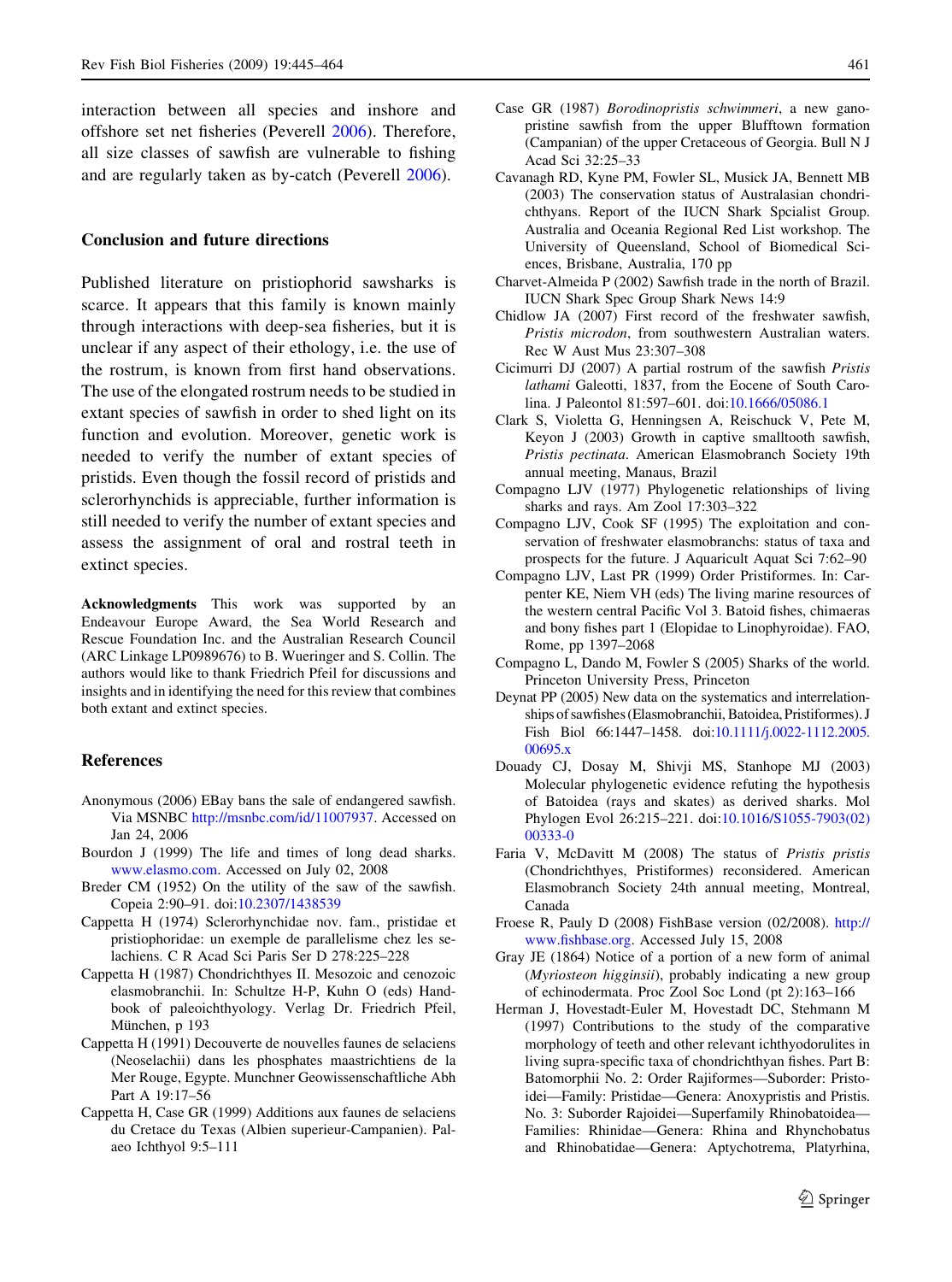<span id="page-17-0"></span>Platyrhinoidis, Rhinobatos, Trygonorrhina, Zanobatus and Zapteryx. Bull Inst R Sci Nat Belg Biol 67:107–162

- Hoffmann L (1912) Zur Kenntnis des Neurocraniums der Pristiden und Pristiophoriden. Zool Jahrb 33:239–360
- Hussakof L (1912) Note on an embryo of Pristis cuspidatus. Bull Am Mus Nat Hist 31:327–330
- Irvine FR (1947) The fishes and fisheries of the Gold coast. Crown Agents for the Colonies for the Government of the Gold Coast, London, 352 pp
- Ishihara H, Taniuchi T, Shimizu M (1991a) Sexual dimorphism in number of rostral teeth in the sawfish, Pristis microdon, collected from Australia and Papua New Guinea. In: Shimizu M, Taniuchi T (eds) Studies on elasmobranchs collected from seven river systems in Northern Australia and Papua New Guinea. Univ Mus Univ Tokyo, Tokyo, pp 83–89 (Nature and culture no. 3)
- Ishihara H, Taniuchi T, Mitsuhiko S, Last PR (1991b) Record of Pristis clavata Garman from the Pentecost River, Western Australia, with brief notes on its osmoregulation and comments on the systematics of Pristidae. In: Shimizu M, Taniuchi T (eds) Studies on elasmobranchs collected from seven river systems in Northern Australia and Papua New Guinea. Univ Mus Univ Tokyo, Tokyo, pp 43–53 (Nature and culture no. 3)
- Kajiura SM (2000) Head morphology and electrosensory pore distribution of carcharhinid and sphyrnid sharks. Environ Biol Fishes 61:125–133. doi[:10.1023/A:1011028312787](http://dx.doi.org/10.1023/A:1011028312787)
- Kajiura SM, Holland KN (2002) Electroreception in juvenile scalloped hammerhead and sandbar sharks. J Exp Biol 205:3609–3621
- Kirkland JI, Aguillon-Martinez MC (2002) Schizorhiza: a unique sawfish paradigm from Difunta Group, Coahuila, Mexico. Rev Mex Cienc Geologicas 19:16–24
- Kriwet J (1999) Neoselachier (Pisces, Elasmobranchii) aus der Unterkreide (unteres Barremium) von Galve und Alcaine (Spanien, Provinz Teruel). Palaeo Ichthyol 9:113–142
- Kriwet J (2004) The systematic position of the Cretaceous sclerorhynchid sawfishes (Elasmobranchii, Pristiorajea). In: Arratia G, Tintori A (eds) Mesozoic fishes 3 systematics, paleoenvironments and biodiversity. Proceedings of the international meeting Serpiano, 2001. Verlag Dr Friedrich Pfeil, München, pp 57-74
- Kriwet J (2005) Additions to the Eocene selachian fauna of Antarctica with comments on antarctic selachian diversity. J Vertebr Paleontol 25:1–7. doi:[10.1671/0272-4634](http://dx.doi.org/10.1671/0272-4634(2005)025[0001:ATTESF]2.0.CO;2) [\(2005\)025\[0001:ATTESF\]2.0.CO;2](http://dx.doi.org/10.1671/0272-4634(2005)025[0001:ATTESF]2.0.CO;2)
- Kriwet J, Benton MJ (2004) Neoselachian (Chondrichthyes, Elasmobranchii) diversity across the Cretaceous-Tertiary boundary. Palaeogeogr Palaeoclimatol Palaeoecol 214: 181–194
- Kriwet J, Kussius K (2001) Paleobiology and paleobiogeography of sclerorhynchid sawfishes (Chondrichtyes, Batomorphii). Rev Esp Paleontol No Extraordinario: 35–46
- Lal Mohan LL (1986) Can a sawfish (Pristis sp.) kill a dugong? Sirenews No. 6 (Oct 2006)
- Last PR, Stevens JD (1994a) Sharks and rays of Australia. CSIRO Division of Fisheries, Melbourne, 600 pp
- Last PR, Stevens JD (1994b) Family Pristidae. Sawfishes. In: Last PR, Stevens JD (eds) Sharks and rays of Australia. CSIRO, Melbourne, pp 360–367
- Latham J (1794) An essay on the various species of sawfish. Trans Linn Soc Lond 2:273–282
- Maisey JG (1984) Higher elasmobranch phylogeny and biostratigraphy. Zool J Linn Soc 82:33–54. doi[:10.1111/](http://dx.doi.org/10.1111/j.1096-3642.1984.tb00534.x) [j.1096-3642.1984.tb00534.x](http://dx.doi.org/10.1111/j.1096-3642.1984.tb00534.x)
- Maisey JG, Naylor GJP, Ward D (2004) Mesozoic elasmobranchs, neoselachian phylogeny and the rise of modern elasmobranch diversity. In: Arratia G, Tintori A (eds) Mesozoic fishes 3 systematics, paleoenvironments and biodiversity. Proceedings of the international meeting Serpiano, 2001. Verlag Dr Friedrich Pfeil, München, pp 17–56
- Martin RA (2005) Conservation of freshwater and euryhaline elasmobranchs: a review. J Mar Biol Assoc U K 85:1049– 1073. doi[:10.1017/S0025315405012105](http://dx.doi.org/10.1017/S0025315405012105)
- McDavitt MT (1996) The cultural and economic significance of sawfishes (Family Pristidae). IUCS Shark Spec Group Shark News 8:10–11
- McDavitt MT, Charvet-Almeida P (2004) Quantifying trade in sawfish rostra: two examples. IUCS Shark Spec Group Shark News 16:10–11
- McEachran JD, de Cavarlho MR (2002) Batoid fishes. In: Carpenter KE (ed) The living marine resources of the western central Atlantic Vol 1. Introduction, molluscs, crustaceans, hagfishes, sharks, batoid fishes, and chimaeras. FAO, Rome, pp 1–600
- McEachran JD, Dunn KA, Miyake T (1996) Interrelationships of the batoid fishes (Chondrichthyes: Batoidea). In: Stiassney M, Parenti L, Johnson D (eds) Interrelationships of fishes. New York Academic Press, New York, pp 63–83
- Miller WA (1974) Observations on the developing rostrum and rostral teeth of sawfish: Pristis perotteti and P. cuspidatus. Copeia 2:311–318. doi[:10.2307/1442525](http://dx.doi.org/10.2307/1442525)
- Miller WA (1995) Rostral and dental development in sawfish (Pristis perotteti). J Aquaricult Aquat Sci 7:98–107
- Mizue K, Hara M (1991) The rectal gland of freshwater sawfish, Pristis microdon, and the bull shark, Carcharhinus leucas, collected from the Daly and Sepik River. In: Shimizu M, Taniuchi T (eds) Studies on elasmobranchs collected from seven river systems in Northern Australia and Papua New Guinea. Univ Mus Univ Tokyo, Tokyo, pp 63–69 (Nature and culture no. 3)
- Nishida K (1990) Phylogeny of the suborder Mylobatoidei. Mem Fac Fish Hokkaido Univ 37:1–108
- Norman JR, Fraser FC (1938) Saw-fishes. In: Norman JR, Fraser FC (eds) Giant fishes, whales and dolphins. W.W. Norton, New York, pp 60–63
- Peverell SC (2006) Distribution of sawfishes (Pristidae) in the Queensland Gulf of Carpenteria, Australia, with notes on sawfish ecology. Environ Biol Fishes 73:391–402. doi[:10.1007/s10641-005-1599-8](http://dx.doi.org/10.1007/s10641-005-1599-8)
- Peverell SC, Pillans R (2004) Determining feasibility of acoustic tag attachment and documenting short-term movements in Pristis zijsron Bleeker, 1851. Report for the National Oceans Office. National Oceans Office (18 pp)
- Rocco L, Liguori I, Costagliola D, Morescalchi MA, Tinti F, Stingo V (2007) Molecular and karyological aspects of Batoidea (Chondrichthyes, Elasmobranchi) phylogeny. Gene 389:80–86. doi[:10.1016/j.gene.2006.09.024](http://dx.doi.org/10.1016/j.gene.2006.09.024)
- Schaeffer B (1963) Cretaceaous fishes from Bolovia, with comments on pristid evolution. Am Mus Novit 2159:1–20

 $\circledcirc$  Springer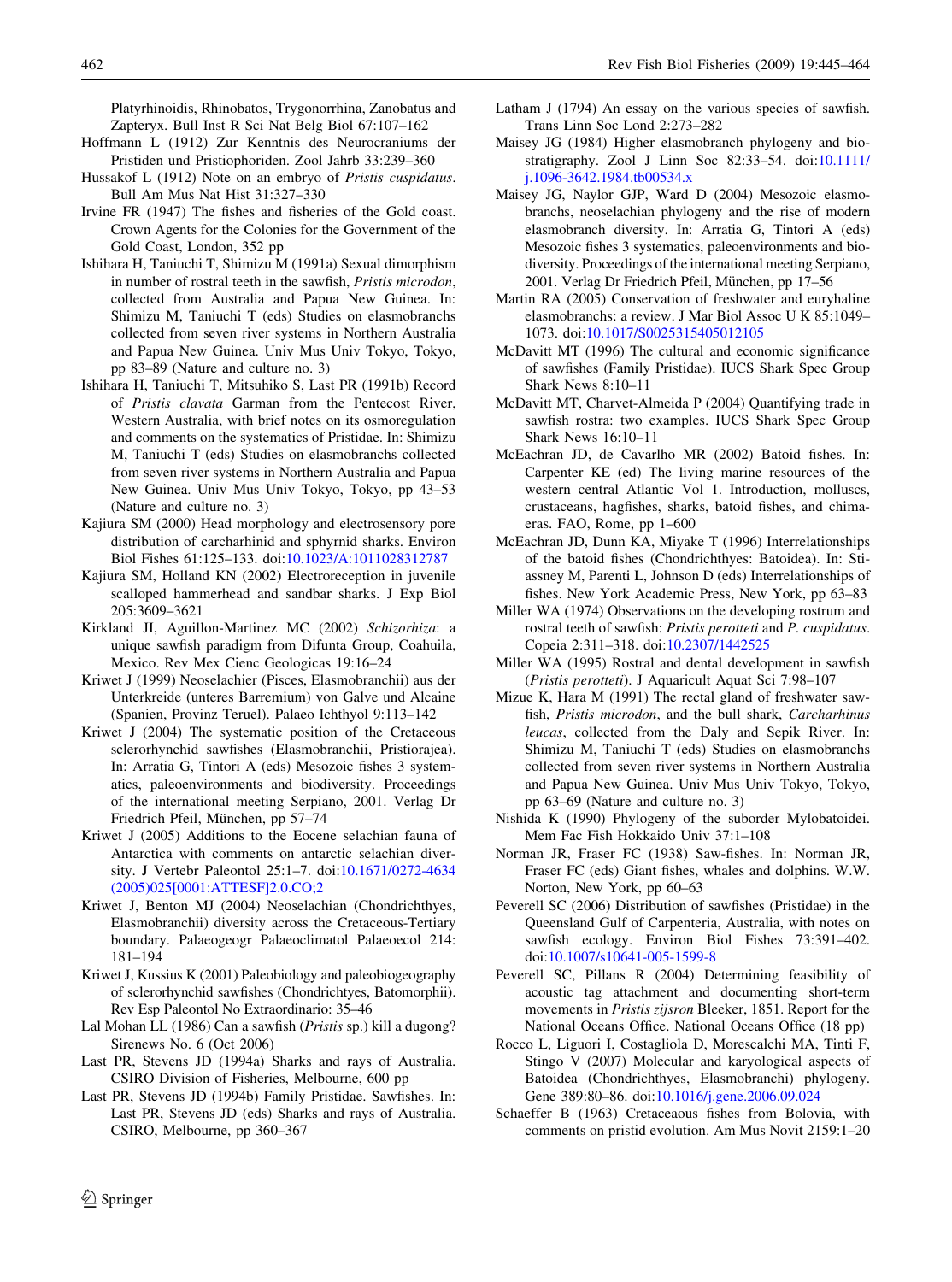- <span id="page-18-0"></span>Scott WB, Tibbo SN (1968) Food and feeding habits of swordfish, Xiphias gladius, in the Western North Atlantic. J Fish Res Board Can 25:903–919
- Shimose T, Yokawa K, Saito H, Tachihara K (2007) Evidence for use of the bill by blue marlin, Makaira nigricans, during feeding. Ichthyol Res 54:420–422. doi[:10.1007/](http://dx.doi.org/10.1007/s10228-007-0419-x) [s10228-007-0419-x](http://dx.doi.org/10.1007/s10228-007-0419-x)
- Shirai S (1996) Phylogenetic interrelationships of Neoselachians (Chondrichthyes: Euselachii). In: Stiassney M, Parenti L, Johnson D (eds) Interrelationships of fishes. New York Academic Press, New York, pp 9–34
- Simpfendorfer CA (2000) Predicting population recovery rates for western Atlantic sawfishes using demographic analyses. Environ Biol Fishes 58:371–377. doi[:10.1023/](http://dx.doi.org/10.1023/A:1007675111597) [A:1007675111597](http://dx.doi.org/10.1023/A:1007675111597)
- Simpfendorfer CA (2006) Threatened fishes of the world: Pristis pectinata Latham, 1794 (Pristidae). Environ Biol Fishes 73:20. doi:[10.1007/s10641-004-4174-9](http://dx.doi.org/10.1007/s10641-004-4174-9)
- Simpfendorfer CA, Wiley TR (2003) Nursery areas of the smalltooth sawfish in southwestern Florida: implications for conservation. American Elasmobranch Society 19th annual meeting, Manaus, Brazil
- Simpfendorfer CA, Poulakis GR, O'Donnell PM, Wiley TR (2008) Growth rates of juvenile smalltooth sawfish Pristis pectinata Latham in the western Atlantic. J Fish Biol 72:711–723. doi[:10.1111/j.1095-8649.2007.01764.x](http://dx.doi.org/10.1111/j.1095-8649.2007.01764.x)
- Slaughter BH, Springer S (1968) Replacement of rostral teeth in sawfishes and sawsharks. Copeia 3:499–506. doi[:10.2307/1442018](http://dx.doi.org/10.2307/1442018)
- Suarez ME, Cappetta H (2004) Sclerorhynchid teeth (Neoselachii, Sclerorhynchidae) from the late Cretaceous of the Quiriquina formation, central Chile. Rev Geol Chile 31:89–103
- Taniuchi T (1992) Report on preliminary investigations of freshwater elasmobranchs in Mexico and Central America. Rep Jpn Soc Elasmobranch Stud 29:33–49
- Taniuchi T, Shimizu M (1991) Elasmobranchs collected from seven river systems in Northern Australia and Papua New Guinea. In: Shimizu M, Taniuchi T (eds) Studies on elasmobranchs collected from seven river systems in Northern Australia and Papua New Guinea. Univ Mus Univ Tokyo, Tokyo, pp 3–10 (Nature and culture no. 3)
- Taniuchi T, Kan TT, Tanaka S, Otake T (1991a) Collection and measurement data and diagnostic characters of elasmobranchs collected from three river systems in Papua New Guinea. In: Shimizu M, Taniuchi T (eds) Studies on elasmobranchs collected from seven river systems in Northern Australia and Papua New Guinea. Univ Mus Univ Tokyo, Tokyo, pp 27–41 (Nature and culture no. 3)
- Taniuchi T, Shimizu M, Sano M, Baba O (1991b) Descriptions of freshwater elasmobranchs collected from three rivers in Northern Australia. In: Shimizu M, Taniuchi T (eds) Studies on elasmobranchs collected from seven river systems in Northern Australia and Papua New Guinea. Univ Mus Univ Tokyo, Tokyo, pp 11–26 (Nature and culture no. 3)
- Thorburn DC, Morgan DL (2005) Threatened fishes of the world: Pristis microdon Latham 1794 (Pristidae). Environ Biol Fishes 72:465–466. doi[:10.1007/s10641-004-6922-2](http://dx.doi.org/10.1007/s10641-004-6922-2)

Thorburn DC, Peverell SC, Stevens JD, Last PR, Rowland AJ (2003) Status of freshwater and estuarine elasmobranchs in northern Australia. Australian Department of Environment and Heritage, Canberra, 76 pp

- Thorburn D, Morgan D, Gill H, Johnson M, Wallace Smith H, Vigilante T, Gorring A, Croft I, Fenton J (2004) Biology and cultural significance of the freshwater sawfish (Pristis microdon) in the Fitzroy river Kimberley, Western Australia, Threatened Species Network, 57 pp
- Thorburn DC, Morgan DL, Rowland AJ, Gill HS (2007) Freshwater sawfish Pristis microdon Latham, 1794 (Chondrichthyes: Pristidae) in the Kimberley region of Western Australia. Zootaxa 1471:27–41
- Thorson TB (1973) Sexual dimorphism in number of rostral teeth of the sawfish, Pristis perotteti (Mueller & Henle, 1841). Trans Am Fish Soc 102:612–614. doi[:10.1577/](http://dx.doi.org/10.1577/1548-8659(1973)102%3c612:SDINOR%3e2.0.CO;2) [1548-8659\(1973\)102](http://dx.doi.org/10.1577/1548-8659(1973)102%3c612:SDINOR%3e2.0.CO;2)<612:SDINOR>2.0.CO;2
- Thorson TB (1974) Occurence of the sawfish, Pristis perotteti, in the Amazon River with notes on P. pectinata. Copeia 2:560–564. doi[:10.2307/1442561](http://dx.doi.org/10.2307/1442561)
- Thorson TB (1976) Observations on the reproduction of the sawfish, Pristis perotteti, in Lake Nicaragua, with recommendations for its conservation. In: Thorson TB (ed) Investigations of the ichthyofauna of Nicaraguan lakes. Univeristy Nebraska-Lincoln, Lincoln, pp 641–650
- Thorson TB (1982) Life history implications of a tagging study of the largetooth sawfish, Pristis perotteti, in the Lake Nicaragua-Rio San Juan system. Environ Biol Fishes 7:207–228. doi[:10.1007/BF00002497](http://dx.doi.org/10.1007/BF00002497)
- Thorson TB, Cowan CM, Watson DE (1966) Sharks and sawfish in the lake Izabal-Rio Dulce system, Guatemala. Copeia 3:620–622. doi[:10.2307/1441111](http://dx.doi.org/10.2307/1441111)
- Underwood CJ (2006) Diversification of the Neoselachii (Chondrichthyes) during the Jurassic and Cretaceous. Paleobiology 32:215–235. doi[:10.1666/04069.1](http://dx.doi.org/10.1666/04069.1)
- van Oijen MJP, Faria VV, McDavitt MT (2007) The curious holotype of Pristis dubius Bleeker, 1852 and the unravelling of Bleeker's sawfish taxonomy. Raffles Bull Zool 14:37–49
- Werner C (1989) Die Elasmobranchier Fauna des Gebel Dist Member der Bahariya Formation (Obercenoman) der Oase Bahariya, Agypten. Verlag Dr. Friedrich Pfeil, München, 112 pp
- Westheide W, Rieger R (2004) Spezielle Zoologie. Teil 2: Wirbel-oder Schädeltiere. Spektrum Akademischer Verlag Gustav Fischer, Heidelberg, 712 pp
- Wiley TR, Simpfendorfer CA, Faria VV, McDavitt MT (2008) Range, sexual dimorphism and bilateral asymmetry of rostral tooth counts in the smalltooth sawfish Pristis pectinata Latham (Chondrichthyes: Pristidae) of the southeastern United States. Zootaxa 1810:51–59
- Wilga CD, Motta PJ (1998) Feeding mechanism of the Atlantic guitarfish Rhinobatos lengtinosus: modulation of kinematic and motor activity. J Exp Biol 210:3167–3184
- Wilkens L, Hofmann M (2005) Behavior of animals with passive, low-frequency electrosensory systems. In: Bullock T, Hopkins C, Popper A, Fay R (eds) Electroreception. Springer, New York, pp 229–263
- Wilkens LA, Wettring B, Wagner E, Wojtenek W, Russel D (2001) Prey detection in selective plankton feeding by the